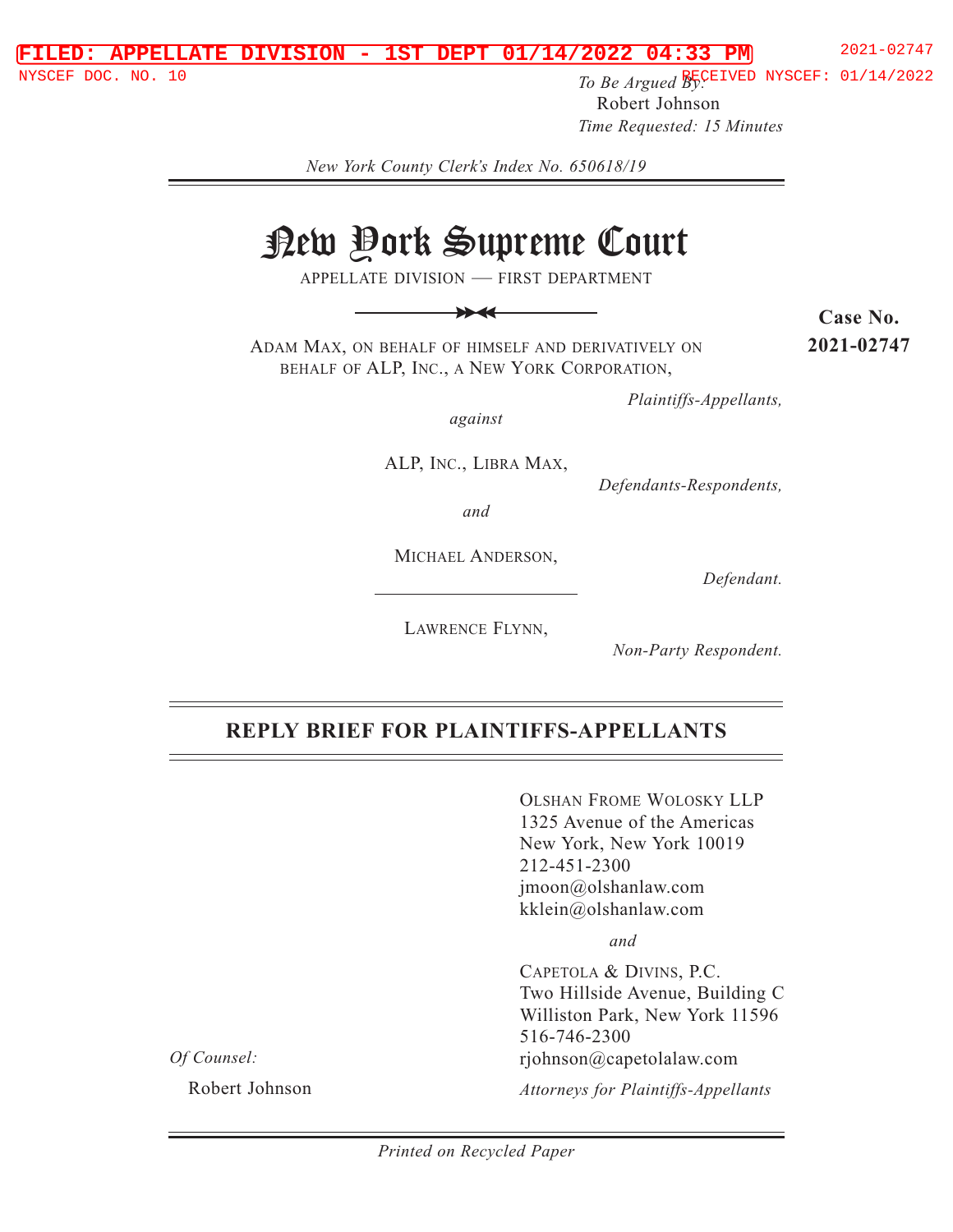# Table of Contents

| I THE IAS COURT IMPROPERLY HELD THAT ALP'S<br>EXCULPATION CLAUSE BARS APPELLANT'S CLAIMS3                                |  |
|--------------------------------------------------------------------------------------------------------------------------|--|
| <b>Appellant's Particularized Allegations Trigger</b><br>A <sub>1</sub>                                                  |  |
| Appellant's Claims for Non-Monetary Relief and Against<br><b>B.</b><br>Libra as an Officer of ALP Are Not Subject to the |  |
| II THE IAS COURT ERRED IN DISMISSING APPELLANT'S<br><b>COMPLAINT ON THE GROUNDS THAT HE FAILED TO</b>                    |  |
| <b>III THE IAS ERRED IN DISMISSING APPELLANT'S</b><br>COMPLAINT PURSUANT TO CPLR 3211(a)(1) AND CPLR                     |  |
| <b>Appellant Stated Claims for Breach of Fiduciary Duty</b><br>A.                                                        |  |
| The Business Judgment Rule Does Not Bar Appellant's<br><b>B.</b><br>Breach of Fiduciary Duty and Negligence Claims19     |  |
| $\mathbf{C}$ .<br><b>Appellant Stated Claims for Removal of Directors and</b>                                            |  |
| Appellant Stated a Claim for the Appointment of a<br>D.                                                                  |  |
|                                                                                                                          |  |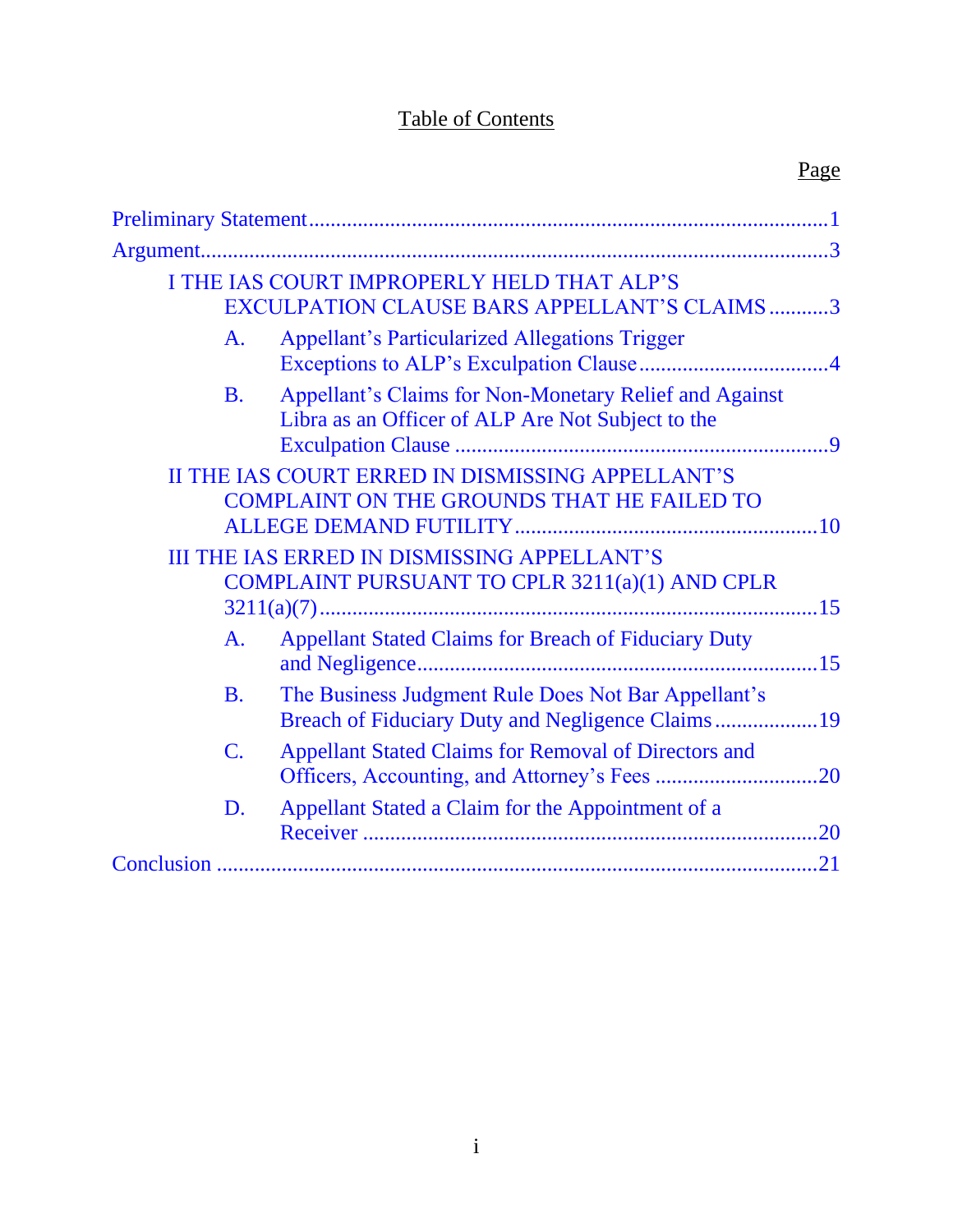# Table of Authorities

# **CASES**

| $344 E.$ 72 Ltd. P'ship v. Dragatt,                                                 |  |
|-------------------------------------------------------------------------------------|--|
| Alpert v. Nat'l Ass'n of Sec. Dealers, LLC,                                         |  |
| Amfesco Indus., Inc. v. Greenblatt,                                                 |  |
| Arnold v. Soc'y for Sav. Bancorp, Inc.,                                             |  |
| Bansbach v. Zinn,                                                                   |  |
| Barr v. Wackman,                                                                    |  |
| Bildstein v. Atwater,                                                               |  |
| Black Car & Livery Ins., Inc. v. H & W Brokerage, Inc.,                             |  |
| City of Tallahassee Retirement System v. Akerson,                                   |  |
| Colucci v. Canastra,                                                                |  |
| DeRaffele v. 210-220-230 Owners Corp.,                                              |  |
| Gammel v. Immelt,<br>No. 650780/2018, 2019 WL 2869378 (N.Y. Cnty. Sup. Ct. July 03, |  |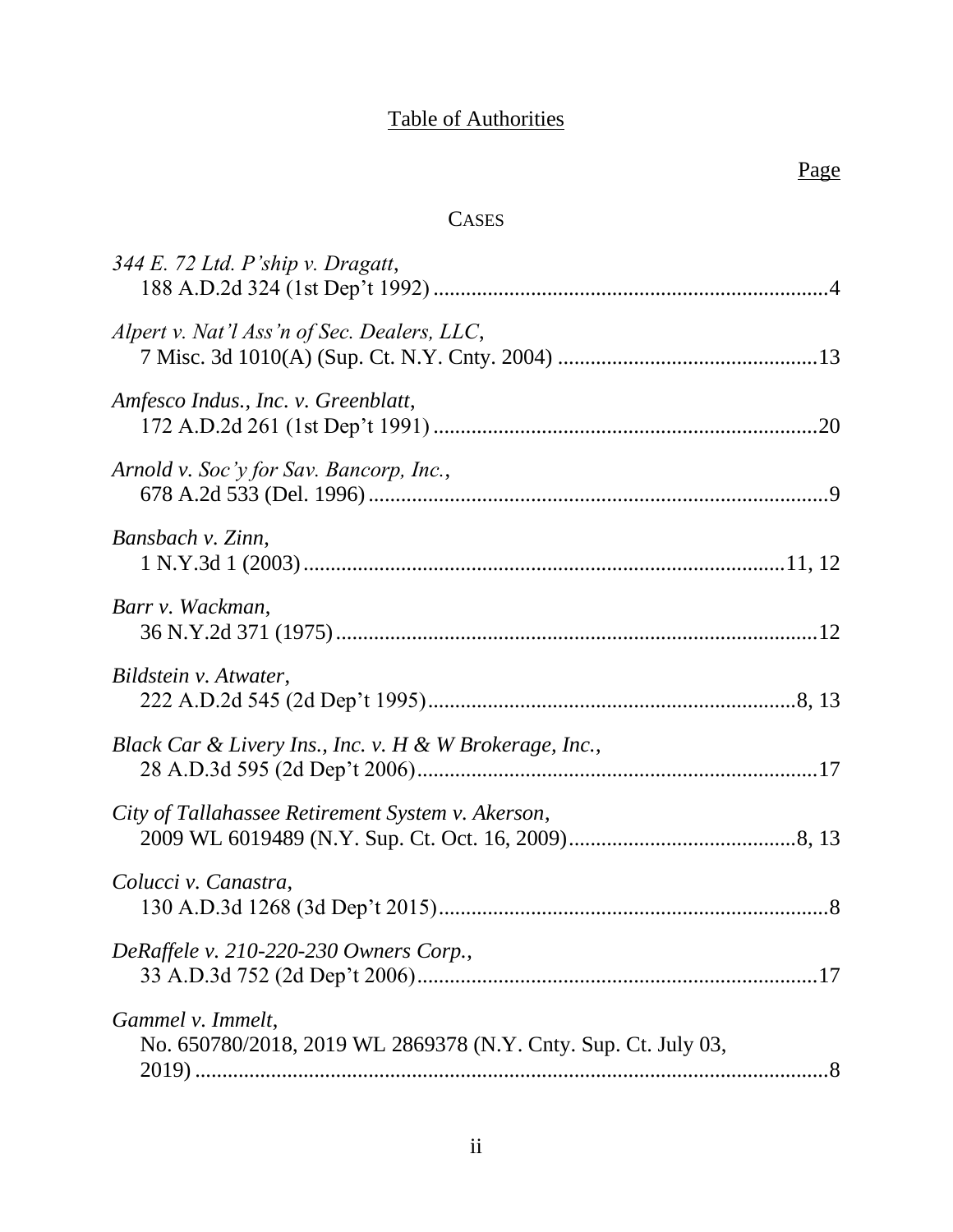# Table of Authorities (continued)

| Glatzer v. Grossman,                                                                      |
|-------------------------------------------------------------------------------------------|
| Goldstein v. Bass,                                                                        |
| Guggenheimer v. Ginzburg,                                                                 |
| Hyman v. New York Stock Exch., Inc.,                                                      |
| In re Comverse Tech., Inc.,                                                               |
| In re Extended Stay, Inc.,<br>No. 09-13764-JLG, 2020 WL 10762310 (Bankr. S.D.N.Y. Aug. 8, |
| Javaheri v. Old Cedar Dev. Corp.,                                                         |
| Lemle v. Lemle,                                                                           |
| Lewis v. Welch,                                                                           |
| MacKay v. Pierce,                                                                         |
| Miami Firefighters' Relief & Pension Fund v. Icahn,                                       |
| Pludeman v. N. Leasing Sys., Inc.,                                                        |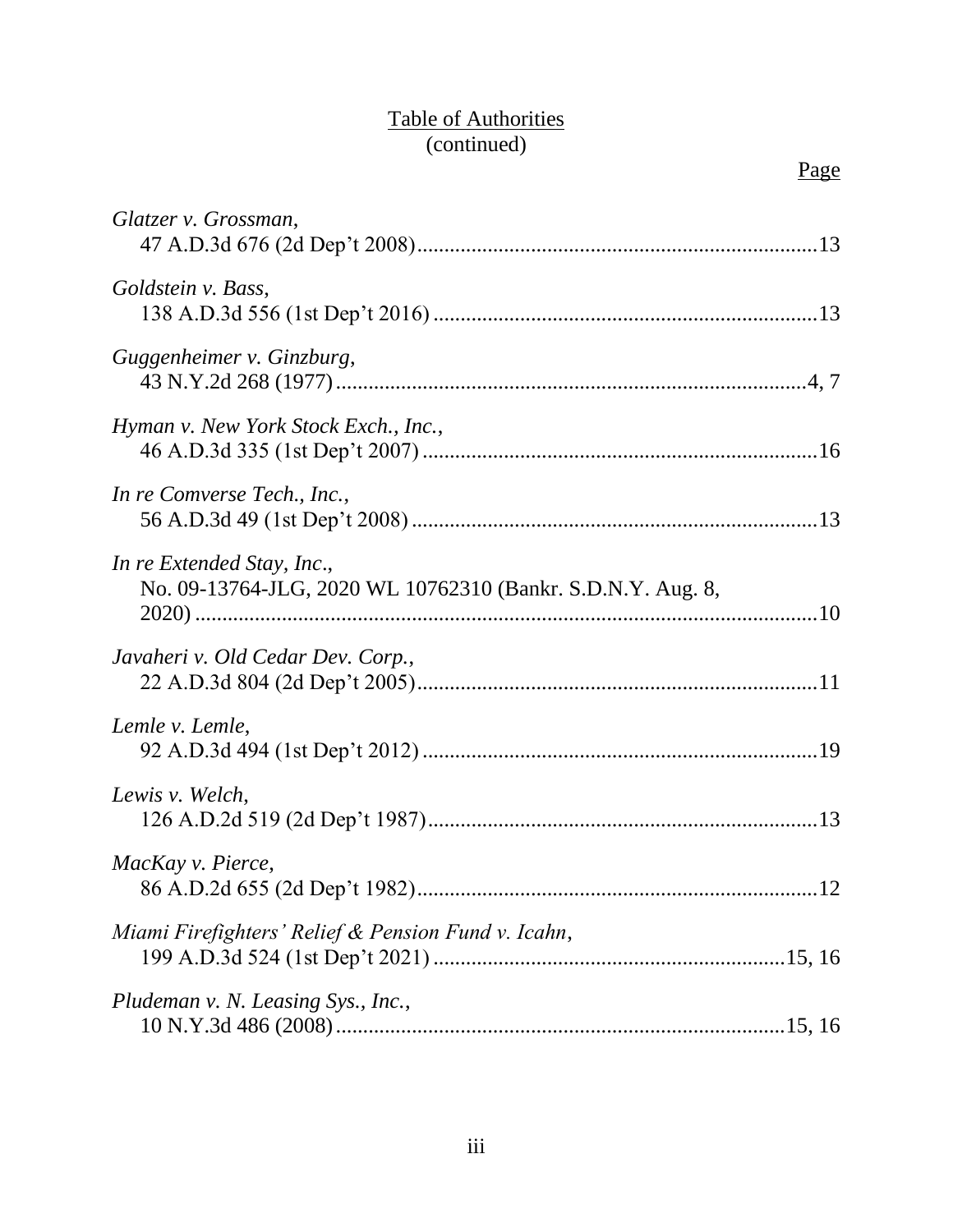#### Table of Authorities (continued)

| Retirement Plan for General Employees of the City of North Miami v.<br>McGraw, |  |
|--------------------------------------------------------------------------------|--|
| 2016 WL 7475835 (N.Y. Sup. Ct. Dec. 21, 2016), aff'd 158                       |  |
| Teachers' Ret. Sys. of Louisiana v. Welch,                                     |  |
|                                                                                |  |
| Travelers Ins. Co. v. 633 Third Assocs.,                                       |  |
|                                                                                |  |
| Walsh v. Wwebnet, Inc.,                                                        |  |

# **STATUTES**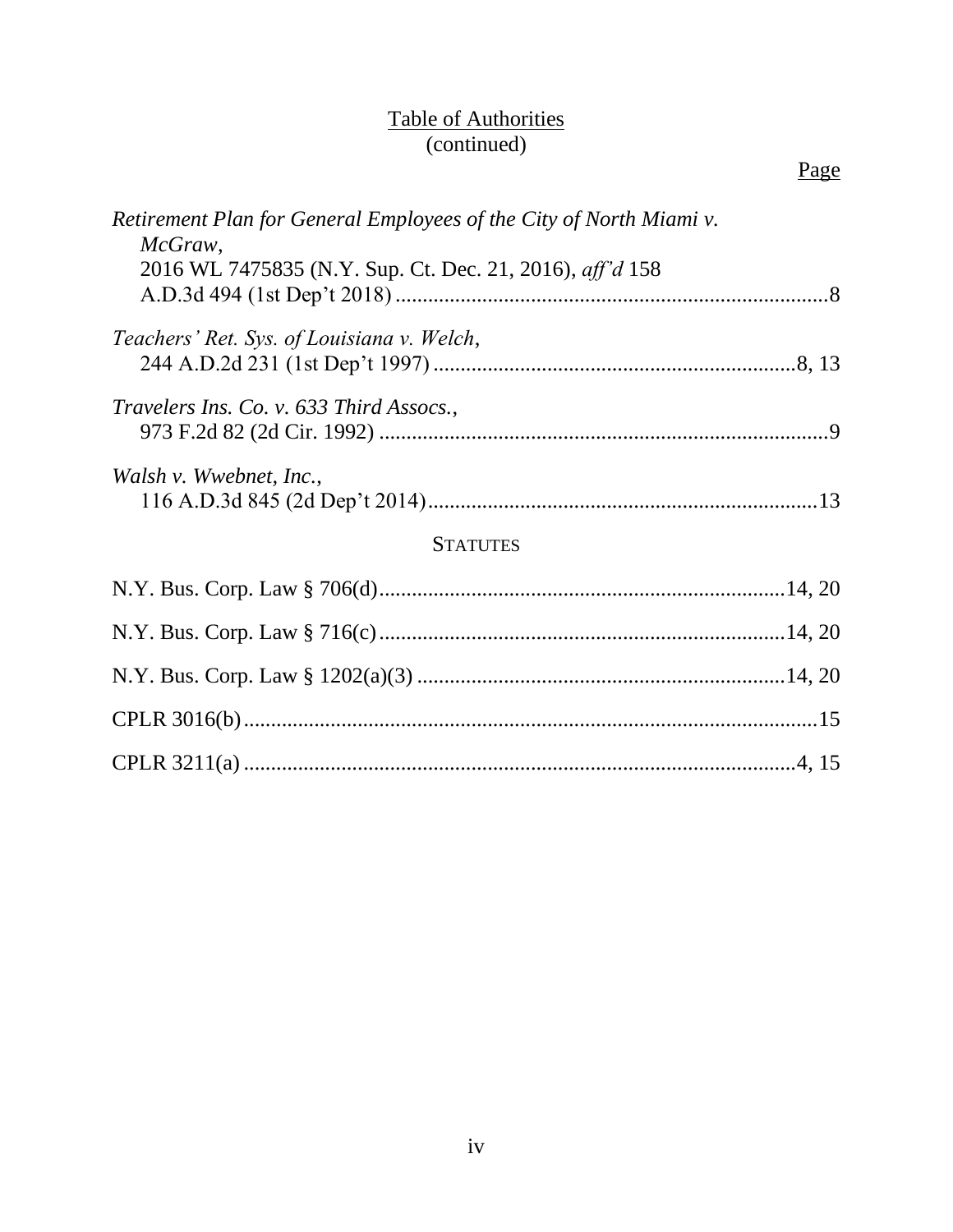<span id="page-5-0"></span>Appellant<sup>1</sup> Adam Max, on behalf of himself and derivatively on behalf of ALP, respectfully submits this brief in further support of his appeal from the IAS Court's Decision and Order dated June 6, 2021 (R6-23) (the "Decision") granting the motion of Respondents to dismiss Appellant's Amended Verified Complaint.

#### Preliminary Statement

Appellant, Adam Max, brought the underlying action against Respondents Libra Max and Michael Anderson to enjoin and seek redress for their egregious misconduct and mismanagement of ALP. The IAS Court failed to credit the wellpled allegations contained in Appellant's Complaint, and granted Respondents' motion to dismiss. This appeal ensued. Respondents argue on appeal that the IAS Court's decision was proper. Their arguments should be rejected for the following reasons.

First, Respondents claim that the exculpation clause contained in ALP's Certificate of Incorporation bars Appellant's claims. But Respondents admit that the exculpation clause does not bar liability based on intentional misconduct, bad faith acts or omissions, knowing violations of law, or personal gain of a profit or other advantage to which Respondents were not entitled. Here, Appellant has pled that Respondents, in bad faith and based on personal vendettas, *inter alia*,

<sup>&</sup>lt;sup>1</sup> Capitalized but undefined terms shall have the meaning set forth in Appellant's opening brief (Dkt. No. 5) (the "Br." or "Brief"). Respondents' brief (Dkt. No. 9) shall be referred to herein as the "Opp."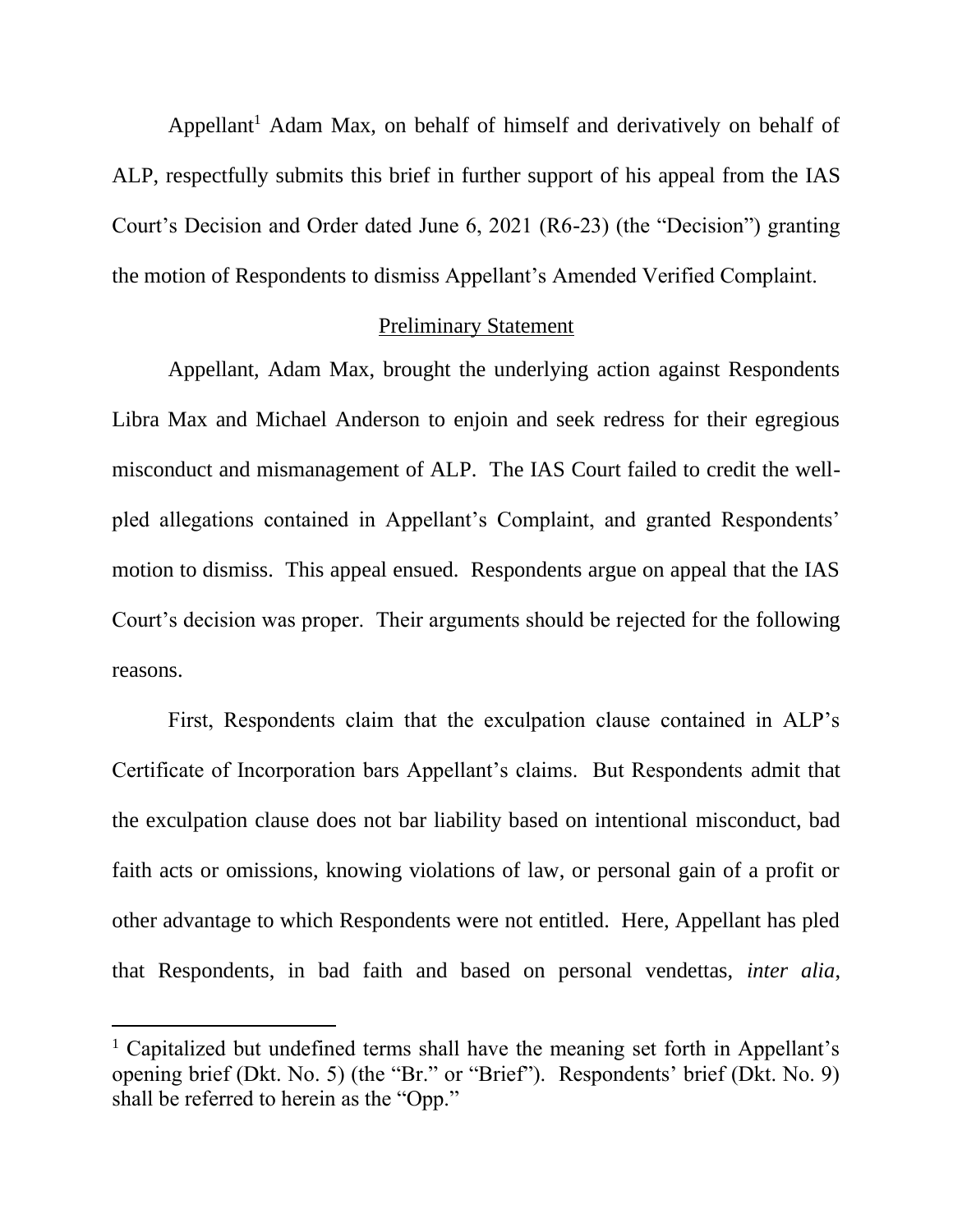misappropriated money and artwork from ALP for no consideration, provided false information about ALP and its business to the New York Times to make it appear as if ALP's customers were purchasing counterfeit goods, impeded the collection of hundreds of millions of dollars in insurance proceeds and other claims, caused ALP to breach its contracts, and caused ALP to abandon its business lines and destroy its business relationships such that ALP no longer had any viable customers at all. Drawing all inferences in favor of plaintiff, as the IAS Court was required to do, Appellant's Complaint clearly states claims for non-exculpated conduct. Moreover, ALP's exculpation clause only applies to claims for damages against ALP's directors for actions taken in their capacity as directors of ALP. Appellant states claims for non-monetary relief and claims against Libra for actions taken in her capacity as an officer of ALP. Neither are subject to ALP's exculpation clause. *See*  Point I., *infra*.

Second, Respondents assert that the Complaint was properly dismissed because Appellant did not make a demand to ALP's directors to initiate litigation. However, demand was futile because Respondents constituted a majority of ALP's Board and were not capable on making an impartial decision as to whether to bring suit. Respondents were directly accused of the wrongdoing that is the subject of this action, were interested in the challenged transactions, and the challenged transactions were so egregious that they could not have been the product of sound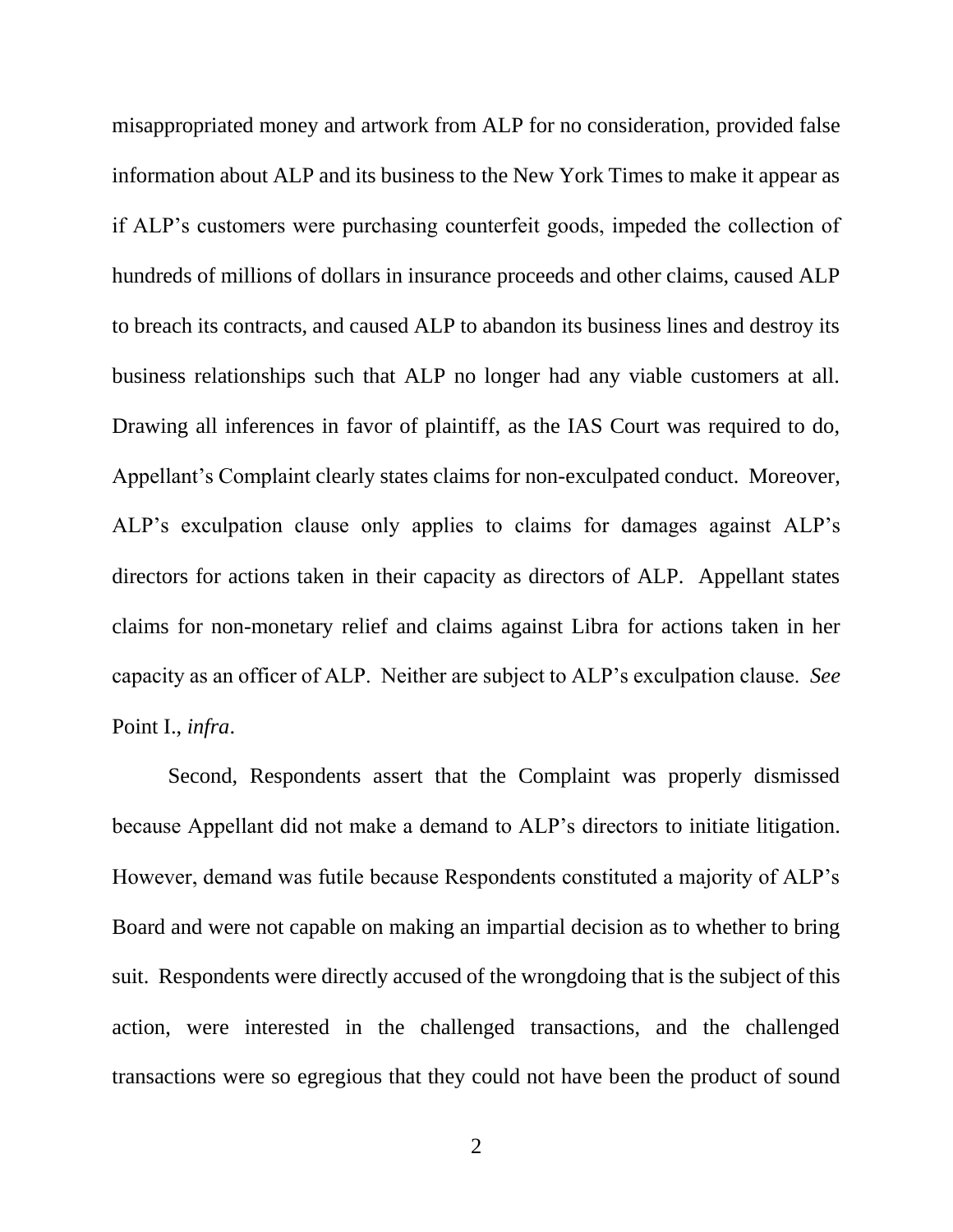<span id="page-7-0"></span>business judgment. Moreover, Appellant brought both direct and derivative claims. Even if demand was not futile, his direct claims should not have been dismissed. *See* Point II., *infra*.

Third, Respondents cherry-pick portions of Appellant's Complaint to allege that the Complaint failed to state a cause of action. However, looking at the totality of the Complaint, as well as the documents submitted in connection with the motion below, Appellant clearly has, and has stated, valid claims against Respondents for breach of fiduciary duty, negligence, removal of directors and officers, accounting, attorney's fees, and appointment of a receiver. *See* Point III., *infra*.

Thus, for the reasons set forth herein and in Appellant's opening Brief, this Court should reverse the IAS Court's Decision and deny Respondents' motion to dismiss Appellant's well-pled Complaint.

#### Argument

I

## THE IAS COURT IMPROPERLY HELD THAT ALP'S EXCULPATION CLAUSE BARS APPELLANT'S CLAIMS

The IAS Court erred in holding that the exculpation clause contained in ALP's Certificate of Incorporation (the "Exculpation Clause") bars any – much less all – of Appellant's claims.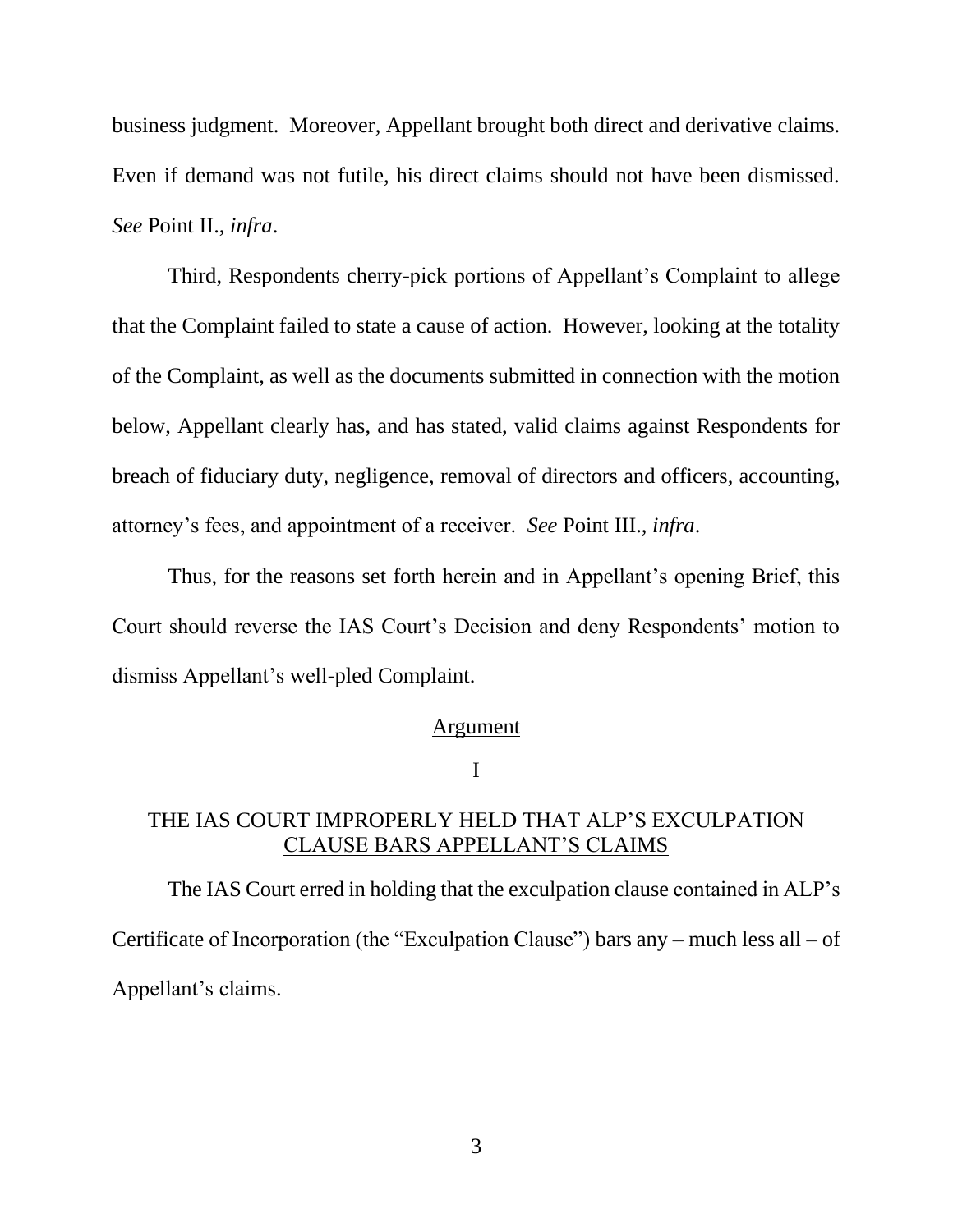## <span id="page-8-0"></span>A. Appellant's Particularized Allegations Trigger Exceptions to ALP's Exculpation Clause

<span id="page-8-1"></span>Respondents concede that, even if this Court were to consider the uncertified version of ALP's Certificate of Incorporation or version submitted on reply,<sup>2</sup> ALP's Exculpation Clause does not bar claims based on intentional misconduct, bad faith acts or omissions, knowing violations of law, or personal gain of a financial profit or other advantage to which Respondents were not entitled. (Opp. at 16; R207.) Viewing Appellant's Complaint in the light most favorable to Appellant – as this Court must on a motion to dismiss – Appellant has clearly alleged such an exception to ALP's Exculpation Clause. *See 344 E. 72 Ltd. P'ship v. Dragatt*, 188 A.D.2d 324, 324 (1st Dep't 1992) ("It is axiomatic that on a motion to dismiss the complaint for failure to state a cause of action (CPLR  $\S 3211[a][7]$ ), the court is required to view every allegation of the complaint as true and resolve all inferences in favor of the plaintiff regardless of whether the plaintiff will ultimately prevail on the merits"); *Guggenheimer v. Ginzburg*, 43 N.Y.2d 268, 275 (1977) ("When evidentiary material is considered, the criterion is whether the proponent of the pleading has a cause of action, not whether he has stated one, and, unless it has been shown that a material fact as claimed by the pleader to be one is not a fact at all and unless it can be said that no significant dispute exists regarding it, again dismissal should not eventuate").

<span id="page-8-2"></span><sup>2</sup> Appellant maintains that those documents were not properly submitted. (*See* Br. at 19-21.)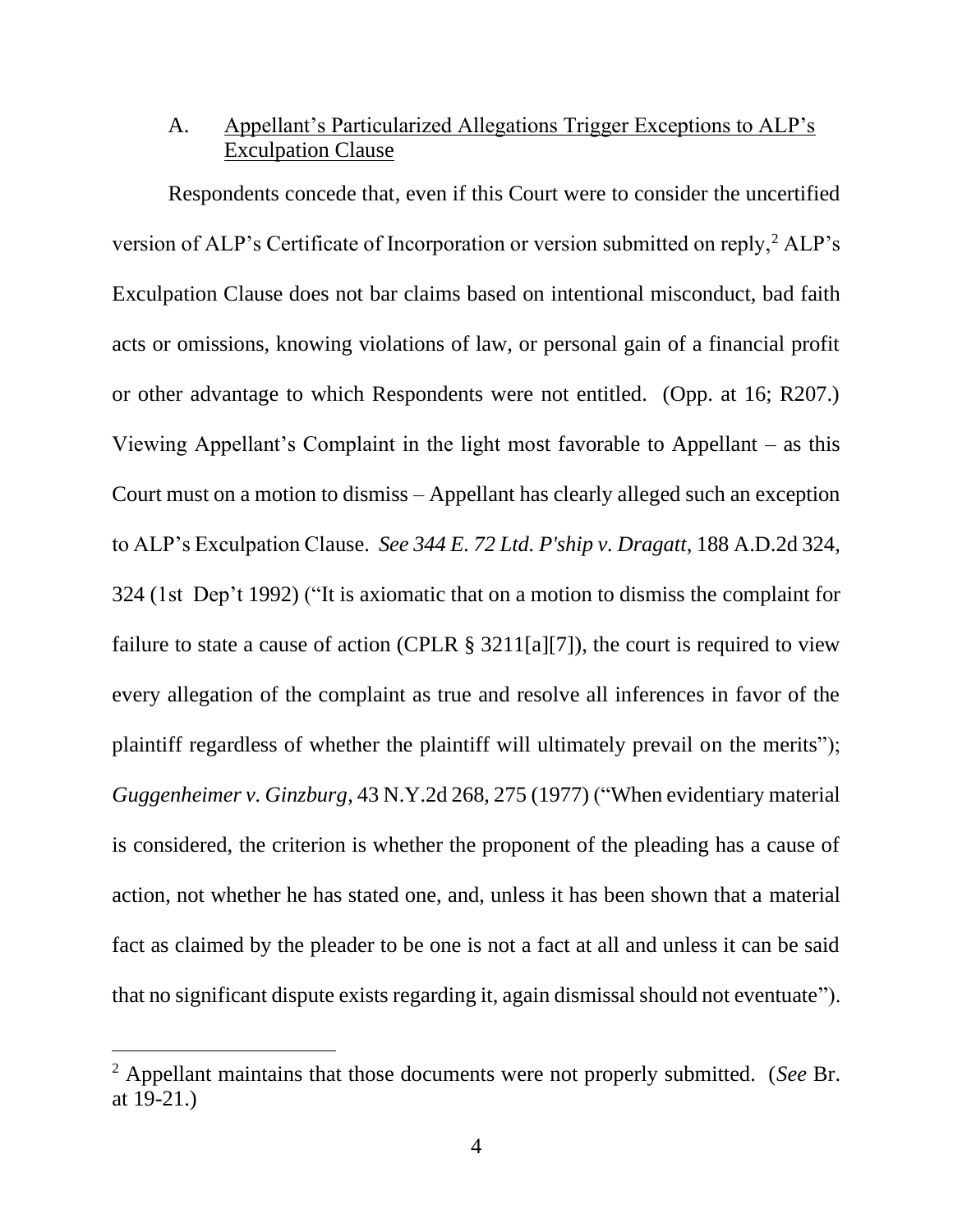Respondents assert that the "sum total of Appellant's attempt to plead around the exculpatory language . . . is a conclusory allegation that 'Libra and Anderson have taken such action in bad faith and intentionally with full knowledge that their action constituted misconduct in knowing violation of the law and for the improper purpose of personally gaining financial profits and advantages to which they are not entitled . . .'" (Opp. at 17 (citing R280).) That is blatantly false. Appellant included detailed allegations of non-exculpated conduct.

First, Appellant specifically alleged that Respondents misappropriated money and artwork from ALP without compensation. (R280 ("Respondents "unlawfully and improperly appropriated to their own use sums of money from the Corporation as expenses that were not actually incurred" to "increase their salaries" and other income and Libra "misappropriated paintings and artwork that were the property of the Corporation for her own use without compensating the Corporation").) Respondents do not address these allegations. Certainly, stealing money and artwork from the Corporation constitutes not just one but all grounds for an exception to the Exculpation Clause – bad faith actions, intentional misconduct, knowing violations of law, and a personal gain of a financial profit or other advantage to which Respondents were not entitled.

Second, Appellant pled a significant pattern of conduct that he alleged Respondents undertook "in bad faith," "out of personal spite," for their own

5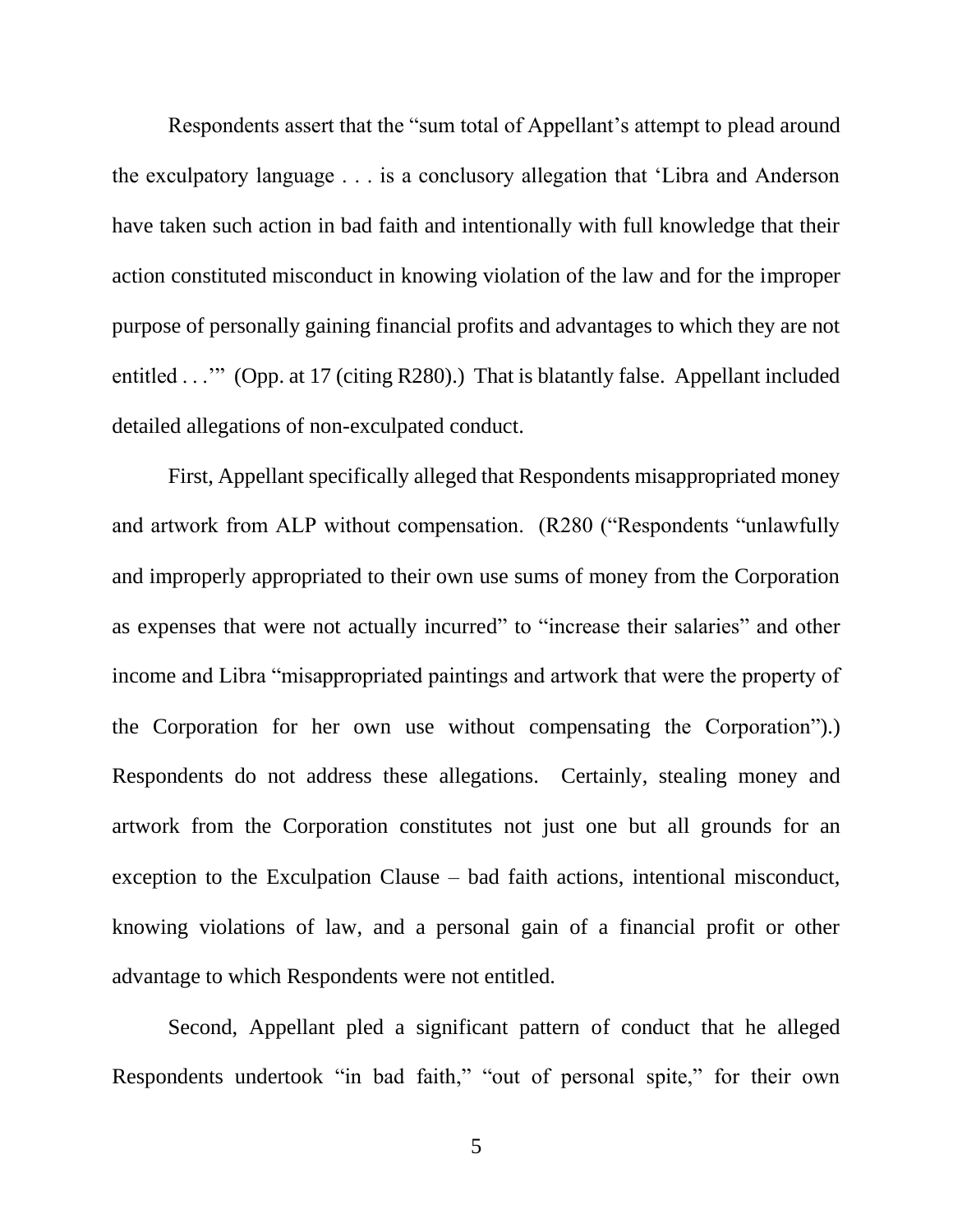"personal vendetta," "to the prejudice of the Corporation and for their own personal benefit," and in knowing violation of the law. (R267, 268, 275, 277, 280.) This pattern includes the following conduct that Respondents executed in bad faith:

- Libra "allowed a reporter from the New York Times to have access to Peter, provided the Times and its reporter with false information, betraying the Corporation, and portraying Adam and his team in a false light and making it appear that customers of Peter Max art . . . were essentially purchasing counterfeit goods" (R271; *see also* R275);
- Respondents fired necessary employees and then failed to appoint replacement directorial and managerial positions and other essential personnel, leaving important positions vacant or understaffed, including ALP's salesperson, artists, office personnel, and others without whom ALP can no longer function (R273-75; *see also* R311);
- Respondents "imped[ed]" the collection of and failed to obtain \$200 million in insurance claims and additional millions of dollars for expense and bad faith claims (R269, 275);
- Respondents caused ALP to make false allegations in meritless and costly litigations, and allowed Libra to recoup from ALP's coffers the funds she incurred during a multi-year period to pay for meritless

6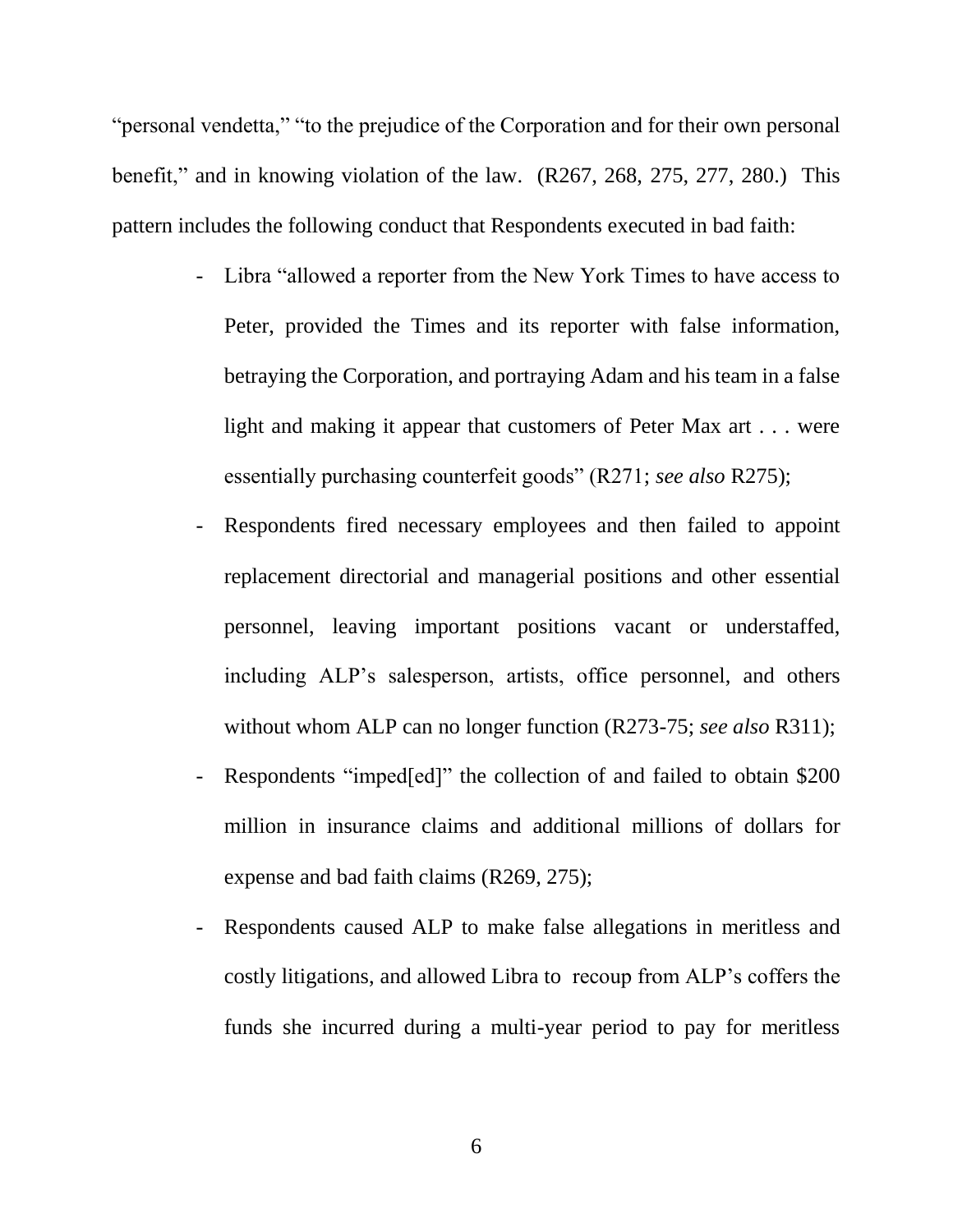actions undertaken to pursue personal vendettas (and not for any legitimate business purpose) (Br. at 22-23; R215, 266-71, 275, 435);<sup>3</sup>

- Respondents caused ALP to "abandon its essential business lines" and "destroy[ed] irreplaceable business relationships," including its relationships with its sale agent and largest customer, such that ALP "no longer has any viable customers" (R270-71, 274; *see also* R311); and
- Respondents "caus[ed] ALP to breach its contractual obligations with its professionals, consultants, salespersons, clients and customers" (R275; *see also* R310).

These allegations do not, as the IAS Court held, merely reflect Respondents' "decisions to distance ALP" from Adam's "course of business." (R15.) Rather, they reflect Respondents' pattern of intentional conduct undertaken based on personal vendettas rather than Respondents' business judgment, including wholesale abandonment of ALP's business model to the point that it no longer has any

<span id="page-11-0"></span><sup>&</sup>lt;sup>3</sup> This is not, as Respondents claim, an allegation of waste, but rather of intentional misconduct and bad faith. (Opp. at 23-30.) Nor is Appellant's reference to the January 18, 2019 ALP board minutes a new argument that cannot be considered on appeal, but rather evidence of Appellant's as-pled allegations. Moreover, since Respondents submitted documentary evidence in connection with their motion to dismiss, the question is no longer merely whether Appellant has stated a cause of action, but whether he possesses one at all. *See Guggenheimer v. Ginzburg*, 43 N.Y.2d at 275.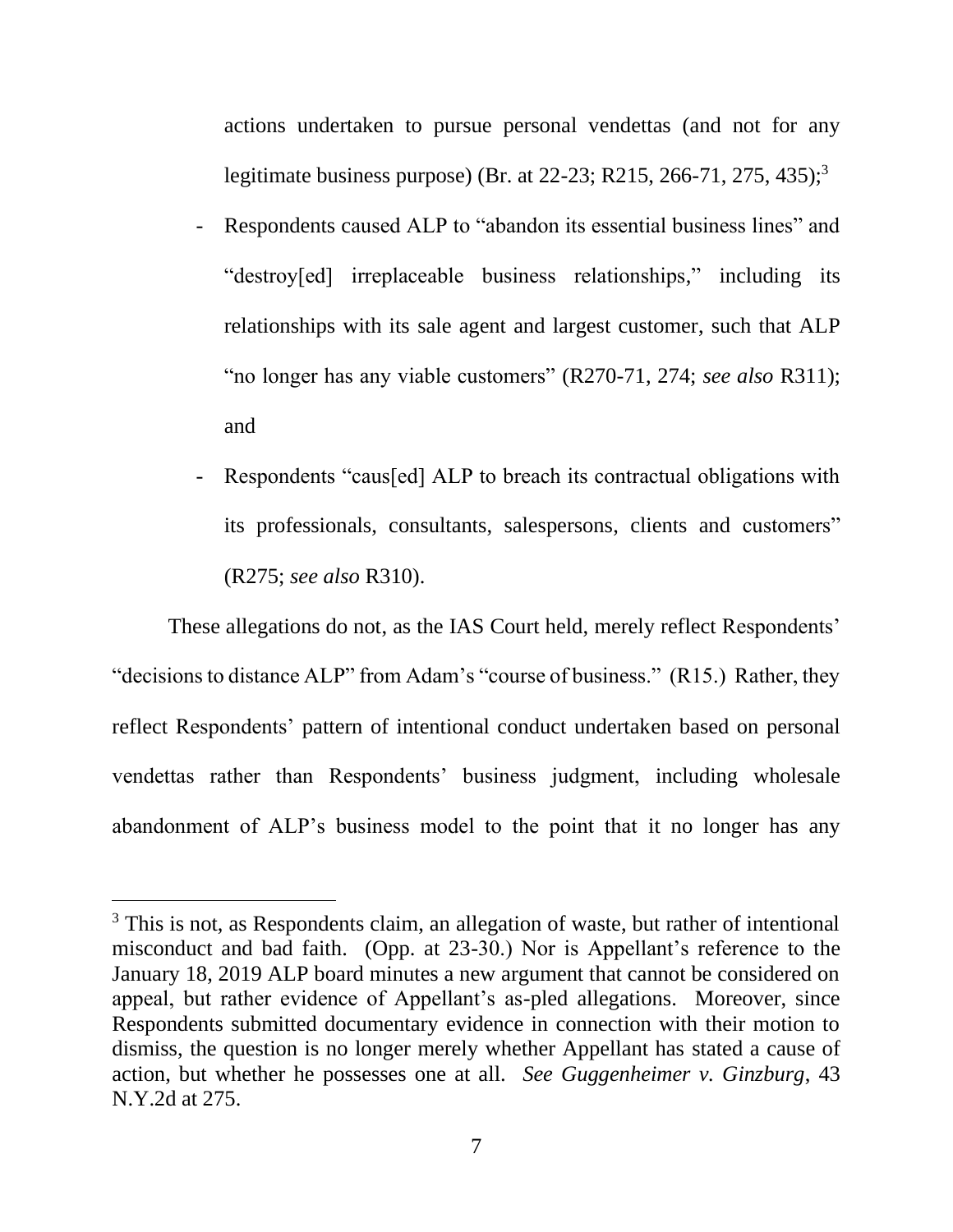<span id="page-12-2"></span>customers and intentional misappropriation of corporate assets. This amply pleads an exception to ALP's exculpation clause. *See, e.g.*, *Colucci v. Canastra*, 130 A.D.3d 1268, 1270 (3d Dep't 2015) ("issues of fact as to whether defendant acted in bad faith by using Hillcrest's profits to pay for nearly all clubhouse expenses and keeping profits from concessions for himself" precluded summary judgment based on exculpation clause).

<span id="page-12-5"></span><span id="page-12-4"></span><span id="page-12-3"></span><span id="page-12-1"></span><span id="page-12-0"></span>The cases cited by Respondents (Opp. at 17-18) are distinguishable. *See Retirement Plan for General Employees of the City of North Miami v. McGraw*, 2016 WL 7475835, a \*6 (N.Y. Sup. Ct. Dec. 21, 2016), *aff'd* 158 A.D.3d 494 (1st Dep't 2018) (even though plaintiff had a "substantial amount of information" concerning the alleged misconduct, "thousands of pages of board materials resulting from their books and records demand," they failed to plead particularized facts against the individual defendants); *City of Tallahassee Retirement System v. Akerson*, 2009 WL 6019489 (N.Y. Sup. Ct. Oct. 16, 2009) (no allegations of bad faith or personal gain); *Teachers' Ret. Sys. of Louisiana v. Welch*, 244 A.D.2d 231 (1st Dep't 1997) (not describing conclusory allegations); *Bildstein v. Atwater*, 222 A.D.2d 545 (2d Dep't 1995) (not describing conclusory allegations); *Gammel v. Immelt*, No. 650780/2018, 2019 WL 2869378 (N.Y. Cnty. Sup. Ct. July 03, 2019) (allegations that directors were "grossly negligent" where they, *inter alia*, "'failed to properly inform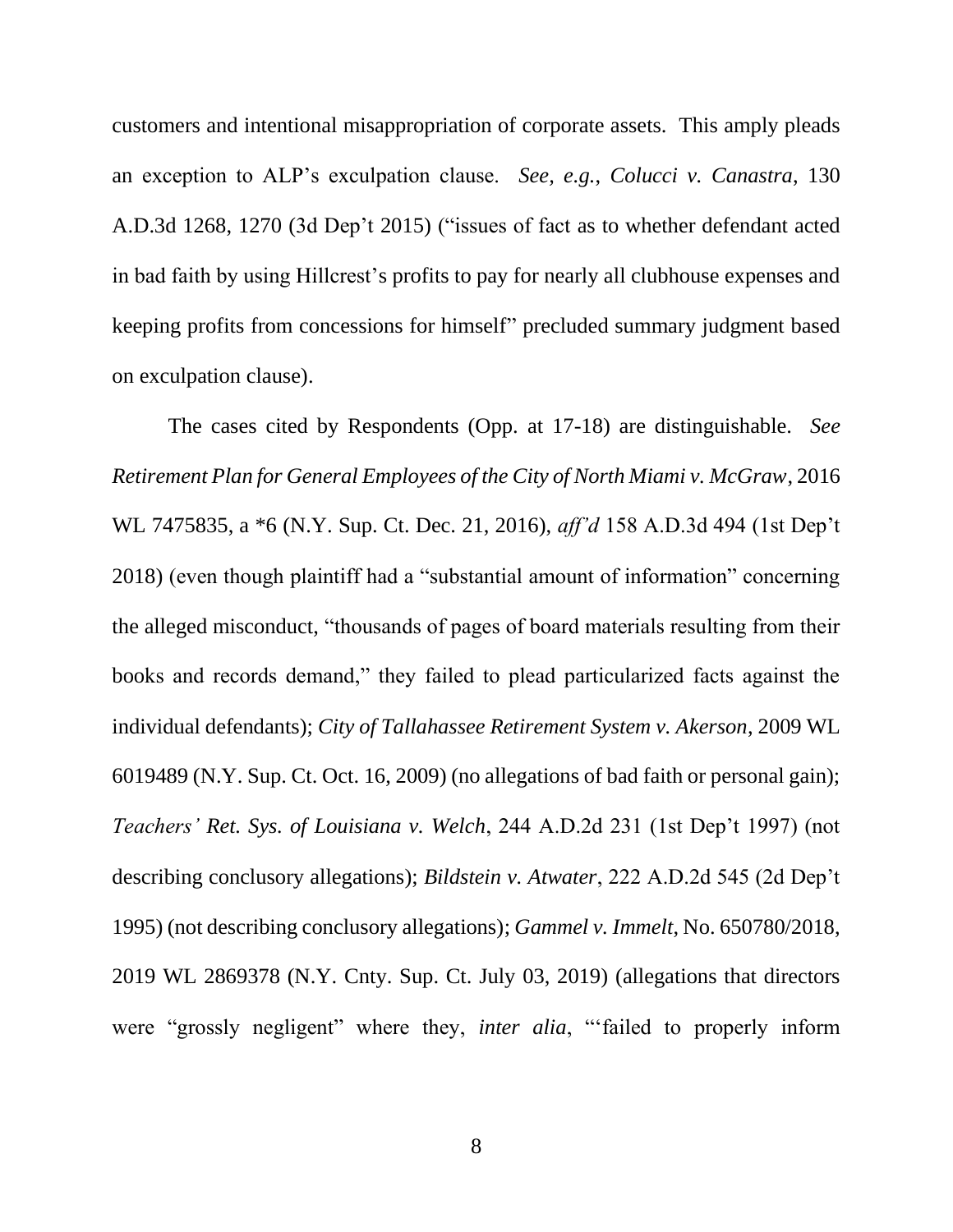<span id="page-13-0"></span>themselves'" and "should have been aware" of information did not plead facts from which the court could infer bad faith).

Since Appellant has amply pled non-exculpated misconduct, the IAS Court erred in holding that the Exculpation Clause barred his claims.

#### B. Appellant's Claims for Non-Monetary Relief and Against Libra as an Officer of ALP Are Not Subject to the Exculpation Clause

<span id="page-13-2"></span><span id="page-13-1"></span>Even if Appellant failed to assert an exception to ALP's Exculpation Clause, that would not bar all of his claims. The Exculpation Clause only limits the "personal liability of directors to the corporation or its shareholders for damages for any breach of fiduciary duty in such capacity." (R207, 306.) Appellant's claims do not solely seek "damages." Appellant also seeks, *inter alia*, appointment of receiver (second cause of action), removal of Libra as an officer and director of ALP and removal of Anderson as a director of ALP (fifth cause of action), and an accounting (sixth cause of action). (R276, 279-80.) *See, e.g.*, *Travelers Ins. Co. v. 633 Third Assocs.*, 973 F.2d 82, 85 (2d Cir. 1992) ("Although the [contractual] exculpation provision bars plaintiff from bringing a tort action seeking money damages for waste of the secured property, however, it does not bar an equitable action to prevent waste"); *Arnold v. Soc'y for Sav. Bancorp, Inc.*, 678 A.2d 533, 542 (Del. 1996) (while stockholders cannot bring claim for money damages in certain instances due to exculpation clause adopted by corporate charter, "they remain protected by the availability of injunctive relief").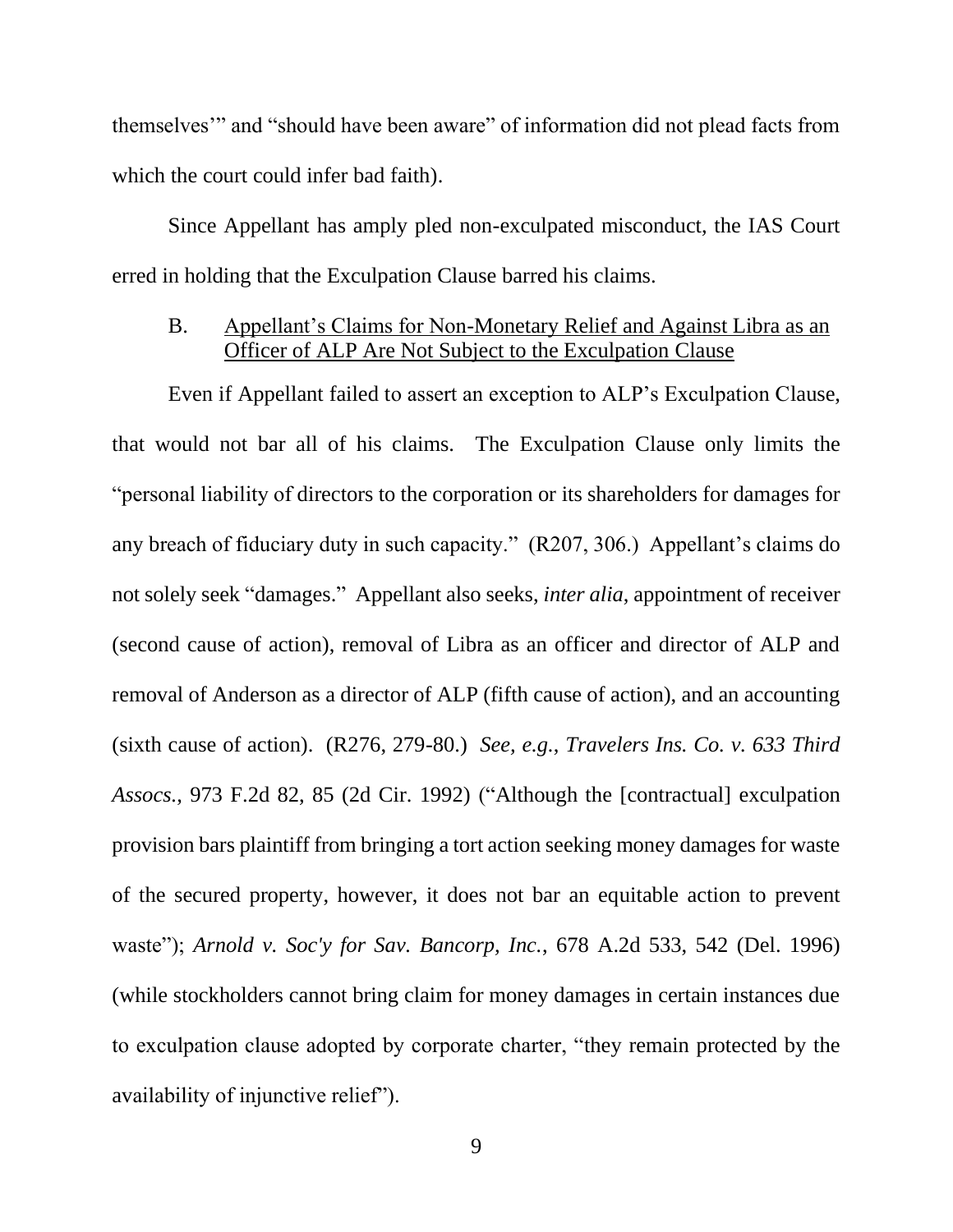<span id="page-14-0"></span>Moreover, the Exculpation Clause only covers claims against directors for damages for breach of fiduciary duty "in such capacity." (R207, 306.) It does not bar claims against individuals as officers of ALP. Here, Appellant brought claims against Libra in both her capacity as an officer and as a director. (R259-84.) *See In re Extended Stay, Inc*., No. 09-13764-JLG, 2020 WL 10762310, at \*117 (Bankr. S.D.N.Y. Aug. 8, 2020) (holding, under Delaware law, that where "exculpation clause speaks only to 'a director of this Corporation;' it does not purport to cover corporate officers" and thus "is no bar to the Trust's claims against the Debtors' officers").

Thus, at a minimum, Appellant's second, fifth and sixth causes of action seeking relief other than money damages, and Appellant's claims against Libra in her capacity as an officer, should not have been dismissed pursuant to ALP's Exculpation Clause.

<span id="page-14-1"></span>II

## THE IAS COURT ERRED IN DISMISSING APPELLANT'S COMPLAINT ON THE GROUNDS THAT HE FAILED TO ALLEGE DEMAND FUTILITY

Respondents do not dispute that demand is futile and excused in the following three circumstances, as "directors are incapable of making an impartial decision as to whether to bring suit": (1) where "a majority of the board of directors is interested in the challenged transaction" (either through "self-interest in the transaction at issue, or a loss of independence because a director with no direct interest in a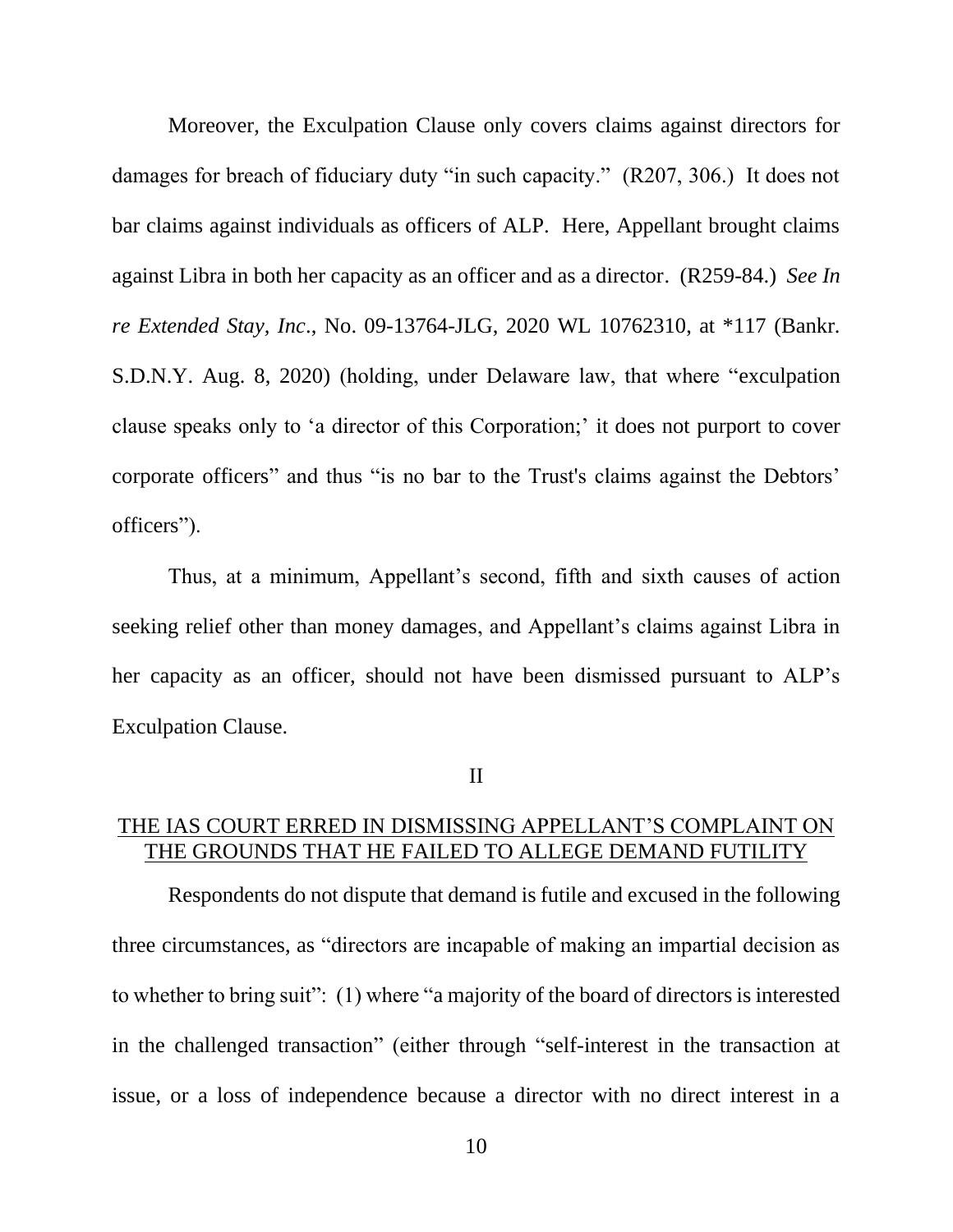transaction is 'controlled' by a self-interested director"), (2) "the board of directors did not fully inform themselves about the challenged transaction to the extent reasonably appropriate under the circumstances," and (3) "the challenged transaction was so egregious on its face that it could not have been the product of sound business judgment of the directors." *Bansbach v. Zinn*, 1 N.Y.3d 1, 9 (2003) (quotation marks omitted).

<span id="page-15-1"></span><span id="page-15-0"></span>Respondents claim that Adam failed to satisfy the first circumstance, above, because "he has not alleged that Libra or [Anderson] have received some sort of benefit from their new business strategy that Adam has not." (Opp. at 41.) But Adam has alleged, among other things, that Libra and Anderson "unlawfully and improperly appropriated to their own use sums of money from the Corporation as expenses that were not actually incurred" to "increase their salaries" and other income and engaged in misconduct "to the prejudice of the Corporation and for their own personal benefit," that Libra "misappropriated paintings and artwork that were the property of the Corporation for her own use without compensating the Corporation," and that Libra nominated Anderson, her acquaintance and bookkeeper with no prior ties to ALP, as a director. (R267-69, 275, 277, 280.) *See also* Point I., *supra*. This is sufficient to allege demand futility. *See, e.g.*, *Javaheri v. Old Cedar Dev. Corp.*, 22 A.D.3d 804, 805 (2d Dep't 2005) (allegations that one defendant "dominated the Board," that another defendant assisted him in manipulating books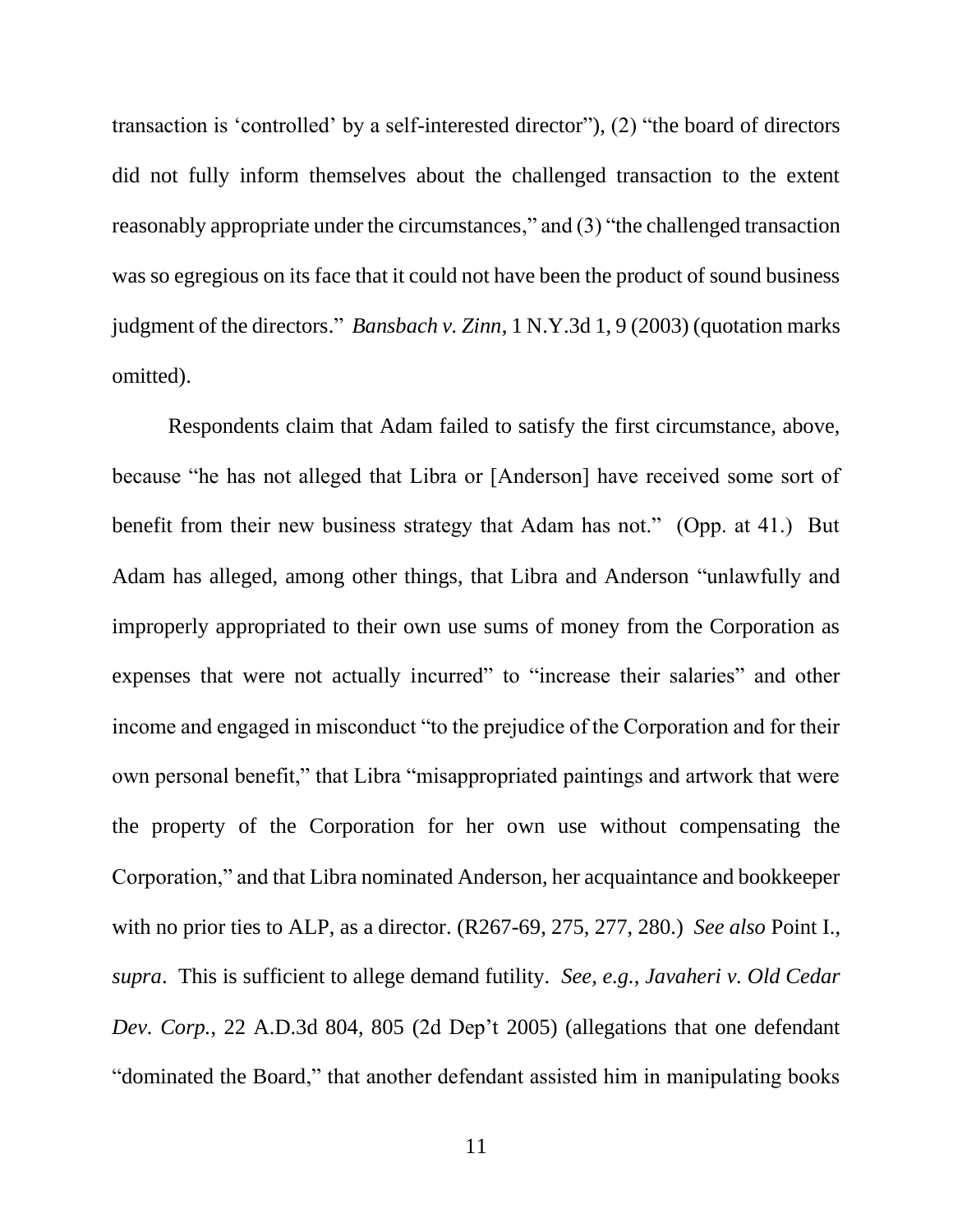and records, and that first defendant "misappropriated corporate funds, were sufficient to excuse the demand as futile and thereby satisfy the statutory requirements").

<span id="page-16-2"></span><span id="page-16-1"></span>Moreover, "it is well established that a demand will be excused where the alleged wrongdoers control or comprise a majority of the directors." *Barr v. Wackman*, 36 N.Y.2d 371, 379 (1975); s*ee also MacKay v. Pierce*, 86 A.D.2d 655, 655 (2d Dep't 1982) ("in view of the nature of the action, charging an overwhelming majority of the directors with breach of their fiduciary duties, such a demand was not necessary"). Here, the two alleged wrongdoers constitute the majority of ALP's directors. (R268-69, 272.) And while it is true that bare or conclusory allegations of wrongdoing against directors will not suffice for the purpose of defeating demand futility, Appellant's Complaint makes detailed allegations of Libra's and Anderson's wrongdoing. *See* Point I., *supra*; Point III., *infra*.

<span id="page-16-0"></span>Moreover, even if that were not the case, Appellant has alleged that the challenged transactions were "so egregious on [their] face that [they] could not have been the product of sound business judgment of the directors." *Bansbach v. Zinn*, 1 N.Y.3d at 9. These egregious actions include, *inter alia*: (i) misappropriating money and artwork from ALP without compensation (R280); (ii) giving a reporter false information relating to ALP and making it appear to the reporter that ALP's customers were purchasing counterfeit goods (R271, 275); (iii) terminating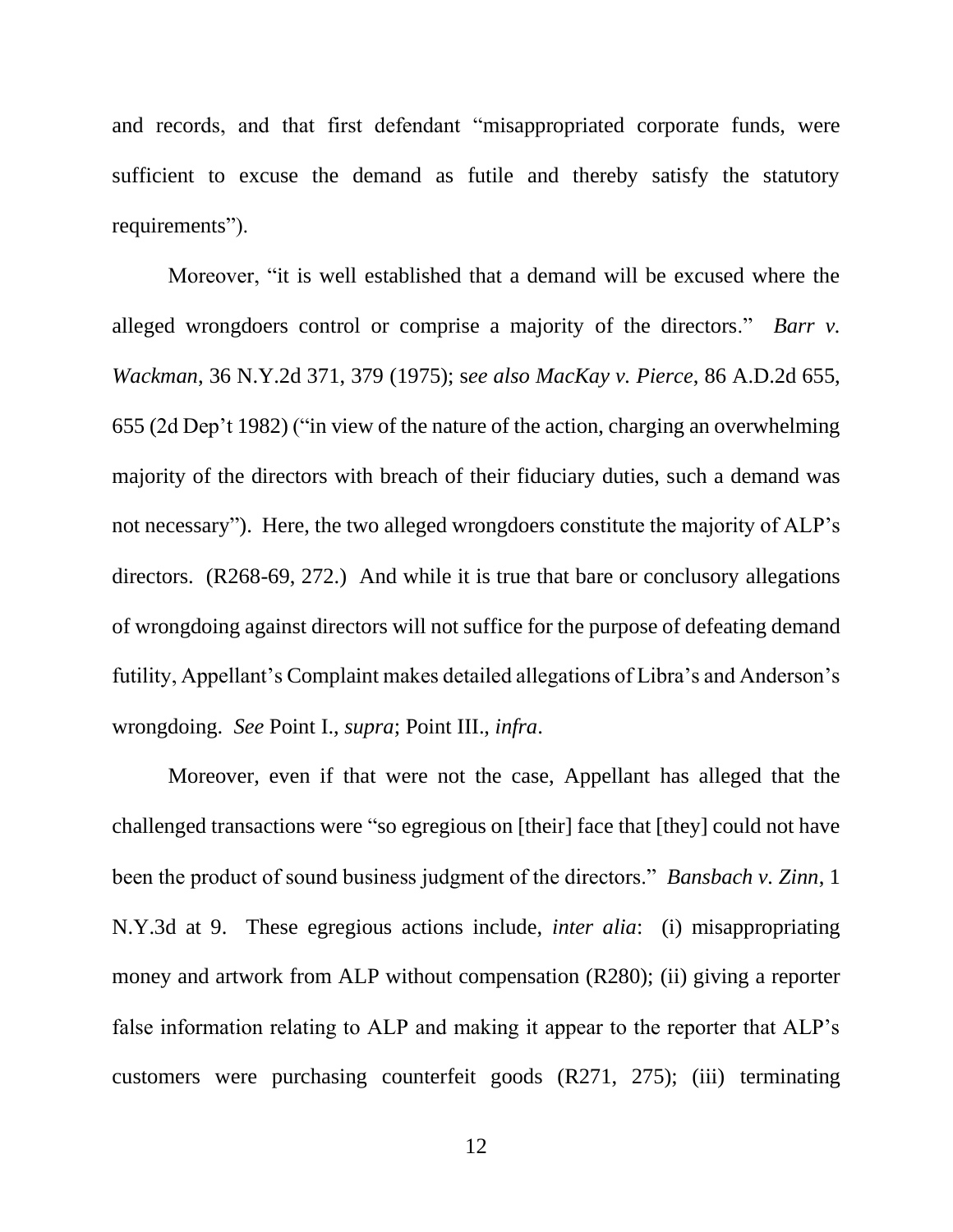necessary employees and then leaving key positions at ALP vacant such that ALP could no longer function (R273-75; *see also* R311); (iv) impeding the collection of over \$200 million in insurance and other claims on behalf of ALP (R269, 275); (v) causing ALP to abandon its essential business lines and destroy its business relationships, such that ALP "no longer has any viable customers" (R270-71, 274); and (vi) causing ALP to reimburse Libra for money she spent on meritless actions undertaken to pursue personal vendettas (Br. at 22-23; R266-71, 275, 435). *See, e.g.*, *In re Comverse Tech., Inc.*, 56 A.D.3d 49, 56 (1st Dep't 2008) (demand excused where conduct was "so egregious that it could not have been the product of the sound business judgment of the directors"). 4

<span id="page-17-8"></span><span id="page-17-7"></span><span id="page-17-6"></span><span id="page-17-5"></span><span id="page-17-4"></span><span id="page-17-3"></span><span id="page-17-2"></span><span id="page-17-1"></span><span id="page-17-0"></span><sup>4</sup> The cases cited by Respondents are distinguishable. (Opp. at 41-42 (citing *Walsh v. Wwebnet, Inc.*, 116 A.D.3d 845, 847 (2d Dep't 2014) (alleging personal interest of only one of four directors and making conclusory allegation of "unwarranted salaries"); *Goldstein v. Bass*, 138 A.D.3d 556, 557 (1st Dep't 2016) (no allegations that directors had any interest in the challenged transactions or of bad faith, but merely claiming that directors "rubber-stamped" challenged transactions); *Lewis v. Welch*, 126 A.D.2d 519, 521 (2d Dep't 1987) (employees' criminal acts just did not make demand futile against independent corporate directors); *Alpert v. Nat'l Ass'n of Sec. Dealers, LLC*, 7 Misc. 3d 1010(A) (Sup. Ct. N.Y. Cnty. 2004) (no allegations of bad faith, and complex commercial transaction was not "egregious"); *City of Tallahassee Retirement System v. Akerson*, No. 601535/08, 2009 WL 6019489 (N.Y. Sup. Ct. Oct. 16, 2009) (eleven of twelve board members were outside directors, and allegations that directors "knew, or should have known" of wrongdoing was not sufficient to allege demand futility); *Glatzer v. Grossman*, 47 A.D.3d 676, 677 (2d Dep't 2008) (no discussion of conclusory allegations); *Teachers' Ret. Sys. of Louisiana v. Welch*, 244 A.D.2d 231, 232 (1st Dep't 1997) (same); *Bildstein v. Atwater*, 222 A.D.2d 545, 546 (2d Dep't 1995) (same).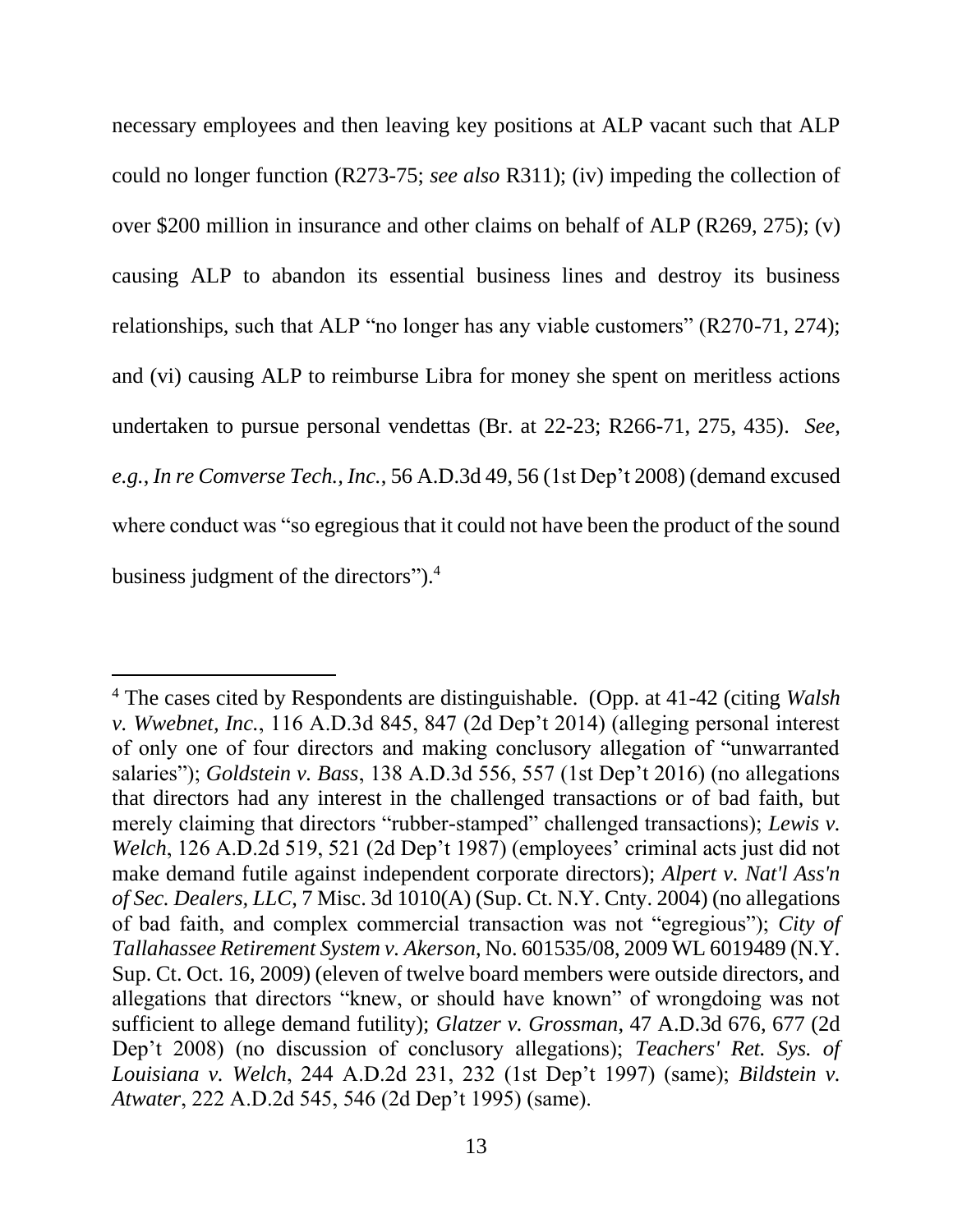<span id="page-18-2"></span><span id="page-18-1"></span><span id="page-18-0"></span>Moreover, even if demand was not excused, that would not bar all of Appellant's claims, but only his derivative claims. Appellant brought the instant action both directly on behalf of himself and derivatively on behalf of ALP. Moreover, Appellant's second cause of action for a receiver under BCL § 1202 and fifth cause of action for removal of directors and officers under BCL §§ 706 and 716 may only be brought by a stockholder such as Adam (or the attorney general), and not by ALP itself. *See* N.Y. Bus. Corp. Law § 706(d) ("An action to procure a judgment removing a director for cause may be brought by the attorney-general or by the holders of ten percent of the outstanding shares, whether or not entitled to vote."); N.Y. Bus. Corp. Law § 716(c) ("An action to procure a judgment removing an officer for cause may be brought by the attorney-general or by ten percent of the votes of the outstanding shares, whether or not entitled to vote"); N.Y. Bus. Corp. Law §  $1202(a)(3)$  (a receiver may be appointed by the court in "[a]n action brought by the attorney-general or by a shareholder to preserve the assets of a corporation, which has no officer within this state qualified to administer them"). Thus, no demand could have been necessary for those claims.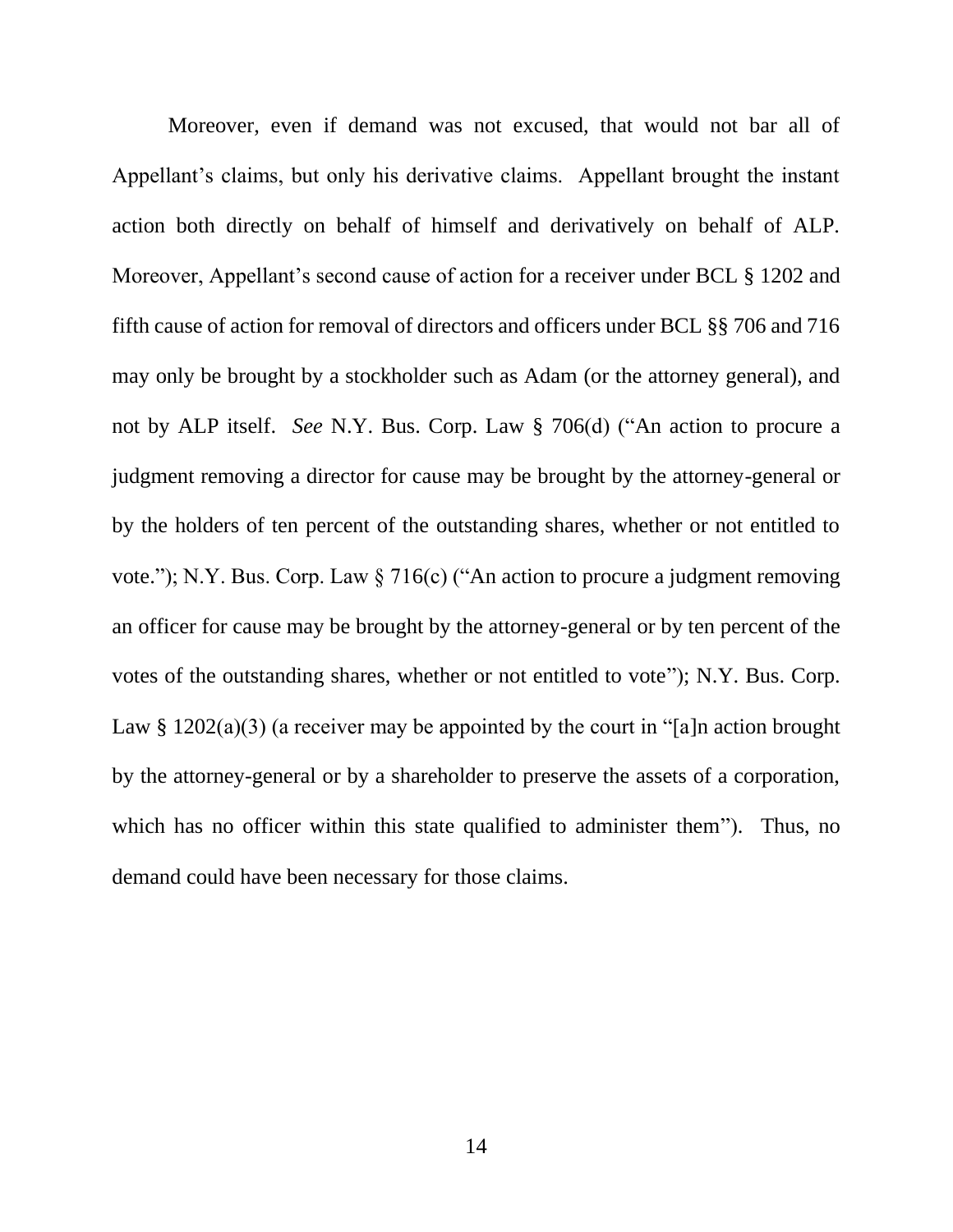## <span id="page-19-0"></span>THE IAS ERRED IN DISMISSING APPELLANT'S COMPLAINT PURSUANT TO CPLR 3211(a)(1) AND CPLR 3211(a)(7)

<span id="page-19-4"></span><span id="page-19-3"></span>III

#### A. Appellant Stated Claims for Breach of Fiduciary Duty and Negligence

Respondents argue that Appellant's Complaint failed to plead breach of fiduciary duty with particularity. While CPLR 3016(b) requires particularized pleading, the New York Court of Appeals has "cautioned that section 3016(b) should not be so strictly interpreted 'as to prevent an otherwise valid cause of action in situations where it may be impossible to state in detail the circumstances constituting a fraud.' Thus, where concrete facts 'are peculiarly within the knowledge of the party' charged with the fraud, it would work a potentially unnecessary injustice to dismiss a case at an early stage where any pleading deficiency might be cured later in the proceedings." *Pludeman v. N. Leasing Sys., Inc.*, 10 N.Y.3d 486, 491–92 (2008) (citations and quotation marks omitted). *See also Miami Firefighters' Relief & Pension Fund v. Icahn*, 199 A.D.3d 524, 526 (1st Dep't 2021) ("Although the complaint does not state how the Icahn defendants allegedly misappropriated the confidential information, the facts that would support the breach of fiduciary duty and breach of contract claims are peculiarly within the Icahn defendants' knowledge. Thus, the appropriate course of action is to order discovery.").<sup>5</sup>

<span id="page-19-2"></span><span id="page-19-1"></span><sup>5</sup> Appellant did not, as Respondents claim, raise Appellant's books and records demand as an independent basis for his claims or to "concede that, without further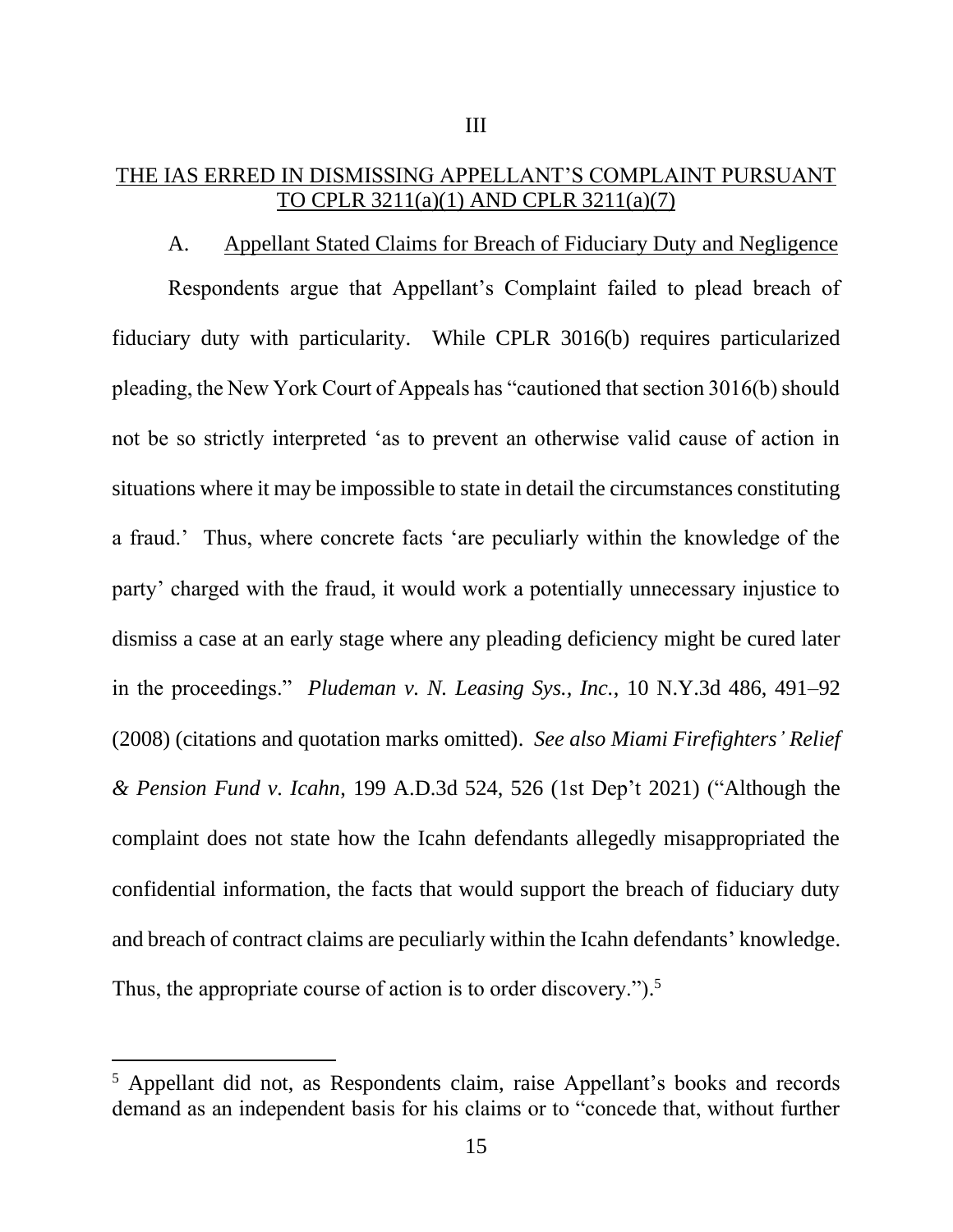Here, Respondents ignore Appellant's clear allegations of wrongdoing, including his allegations that Respondents misappropriated money and artwork from ALP without compensation (R280), impeded the collection of over \$200 million in insurance and other claims on behalf of ALP (R269, 275), caused ALP to abandon its essential business lines and destroy its business relationships such that ALP "no longer has any viable customers" (R270-71, 274), and caused ALP to reimburse Libra for money she spent on meritless actions undertaken to pursue personal vendettas (Br. at 22-23; R266-71, 275, 435). These allegations – as well as each of the other allegations of wrongdoing that Respondents claim are not sufficiently detailed – plainly state causes of action for breach of fiduciary duty. *See, e.g.*, *Miami Firefighters' Relief & Pension Fund v. Icahn*, 199 A.D.3d at 526 (allegations that defendants misappropriated and used confidential information stated a claim for breach of fiduciary duty, and noting that additional facts were within defendants' knowledge, so discovery was warranted). Respondents' cases that purportedly provide otherwise are inapposite. (*See* Opp. at 38-39 (citing *Hyman v. New York* 

<span id="page-20-1"></span><span id="page-20-0"></span>information from ALP, [Appellant] could not allege sufficient facts to withstand the motion to dismiss." (Opp. at 32.) Rather, the demand, and Respondents' refusal to produce information in response thereto, is relevant because it shows that additional information regarding Respondents' wrongdoing lies within Respondents' possession, and it would work an injustice to dismiss a case this stage where any claimed pleading deficiency could be cured later. *See Pludeman v. N. Leasing Sys., Inc.*, 10 N.Y.3d at 491–92; *Miami Firefighters' Relief & Pension Fund v. Icahn*, 199 A.D.3d at 526.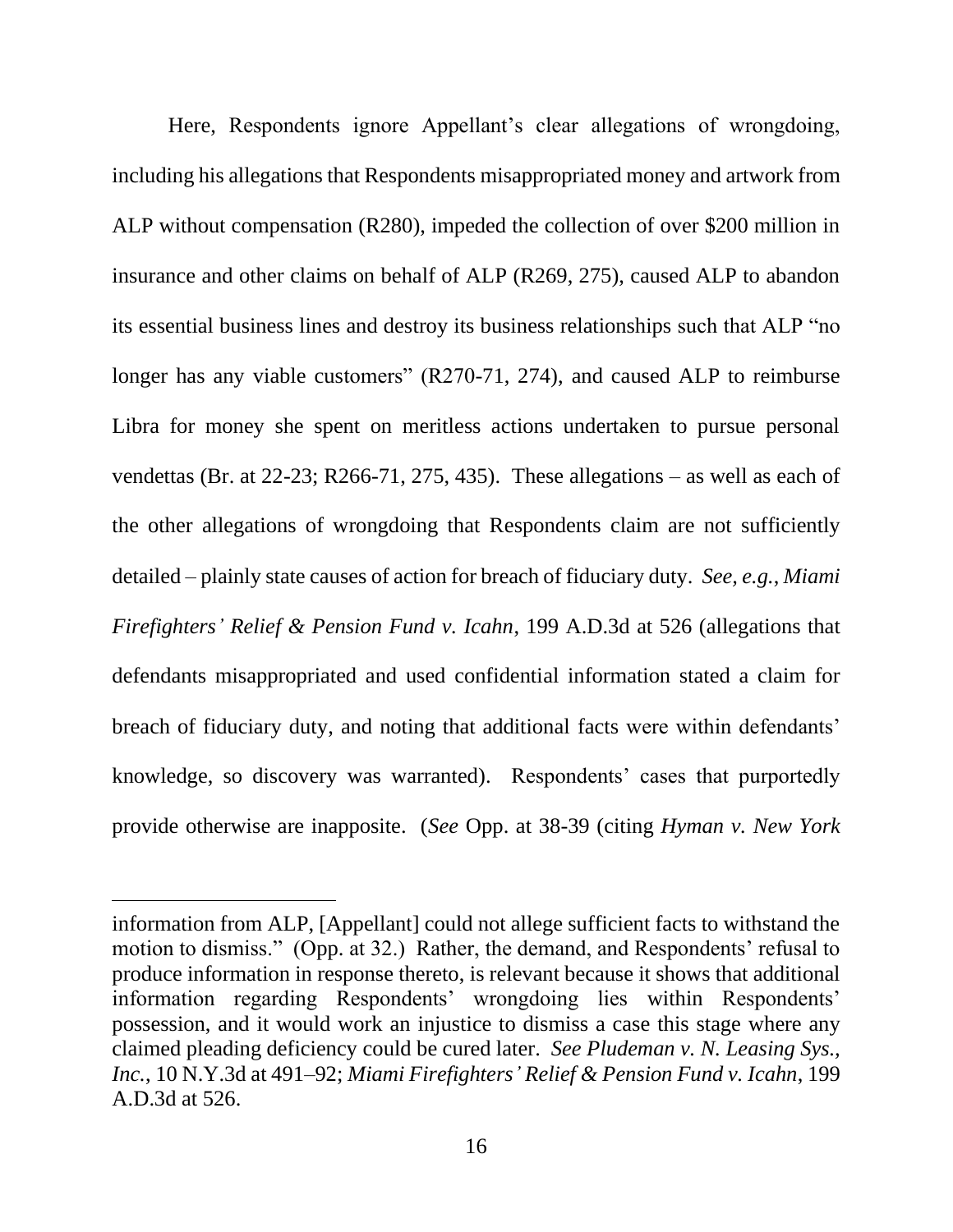<span id="page-21-1"></span>*Stock Exch., Inc.*, 46 A.D.3d 335 (1st Dep't 2007) (bare allegations relating to statement by defendant was insufficient where two of plaintiffs were present during statements and should have been able to provide more specificity); *DeRaffele v. 210- 220-230 Owners Corp.*, 33 A.D.3d 752 (2d Dep't 2006) (conclusory allegations of emotional distress, harassment and humiliation not sufficient); *Black Car & Livery Ins., Inc. v. H & W Brokerage, Inc.*, 28 A.D.3d 595 (2d Dep't 2006) (stating that allegations lacked sufficient detail without discussing allegations)).)

<span id="page-21-0"></span>Respondents also claim that the Complaint's allegations that Libra provided false information regarding ALP and Peter Max's art to the New York Times was insufficient to state a claim. Appellant specifically alleged that Libra "allowed a reporter from the New York Times to have access to Peter, provided the Times and its reporter with false information, betraying the Corporation, and portraying Adam and his team in a false light and making it appear that customers of Peter Max art . . . were essentially purchasing counterfeit goods." (R271; *see also* R275.) Respondents claims that Appellant did not identify the false information or "when" it was provided. That is false. As the IAS Court correctly held, Adam alleged that the false information "relat[ed] to a purported scheme by Adam to sell counterfeit Peter Max artwork, damaging ALP's business," which was sufficient to state a claim for breach of fiduciary duty. (R20.) Respondents do not deny that Libra's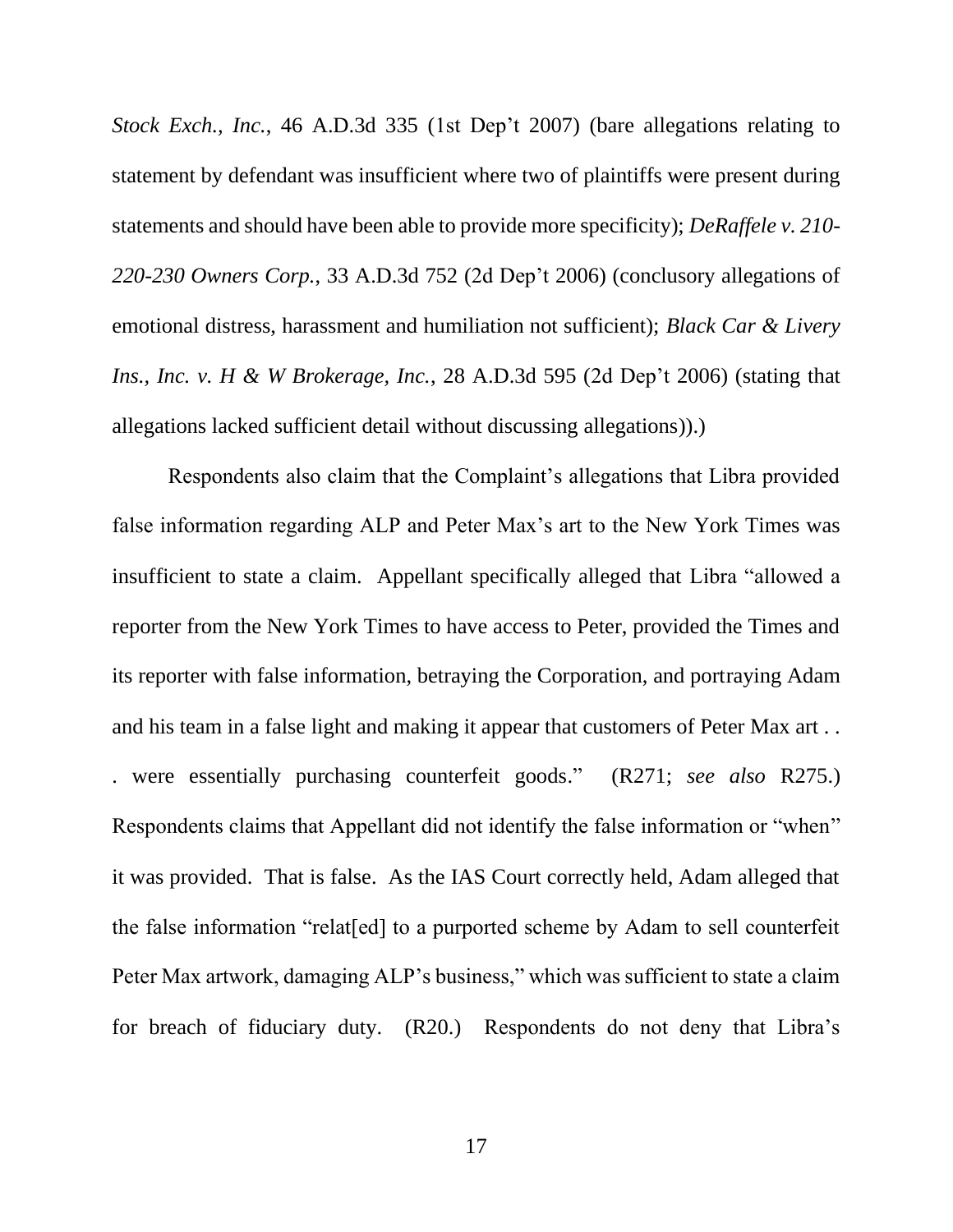correspondence with the New York Times was followed by a published article, dated May 28, 2019.  $(R452.)^6$ 

Respondents also argue that Justice Bannon correctly held that the article refutes Appellant's claims because there is only one specific mention of Libra and the article does not come to a conclusion on whether Adam engaged in counterfeiting. (Opp. at 36.) But whether or not Libra is referenced in every portion of the article does not establish whether or not she provided false information. Moreover, even if the article does not come to a "conclusion" on counterfeiting (which is false), it certainly paints a poor picture of the art created after, allegedly, "dementia stopped Peter Max from painting."  $(R452-57.)^7$ 

Appellant also has stated a claim for negligence for, inter alia, Respondents' failure to discharge their duties by exercising the degree of diligence, care or skill that an ordinarily prudent business person would exercise, and by failing to prudently invest and manage ALP's business and assets. (R281.) Respondents

<sup>&</sup>lt;sup>6</sup> The cases cited by Respondents merely stand for basic principles of law requiring particularized pleading, or relate to other claims such as defamation, and thus are inapposite. (*See* Opp. at 33-34 (citing cases).) Likewise, Respondents' claim of "group pleading" fails. (*See* Opp. at 35.) While Appellant's Complaint does allege that Libra "conspir[ed] with Mary [Max] and others," it specifically alleges that it was Libra who "provided the Times and its reporter with false information." (R271.)

<sup>&</sup>lt;sup>7</sup> Respondents' claim that the allegations are not "credible" because they make no business sense also lacks merit. (Opp. at 35-36.) Appellant has alleged that Libra was motivated by personal animosity, not improving or maintaining ALP's business.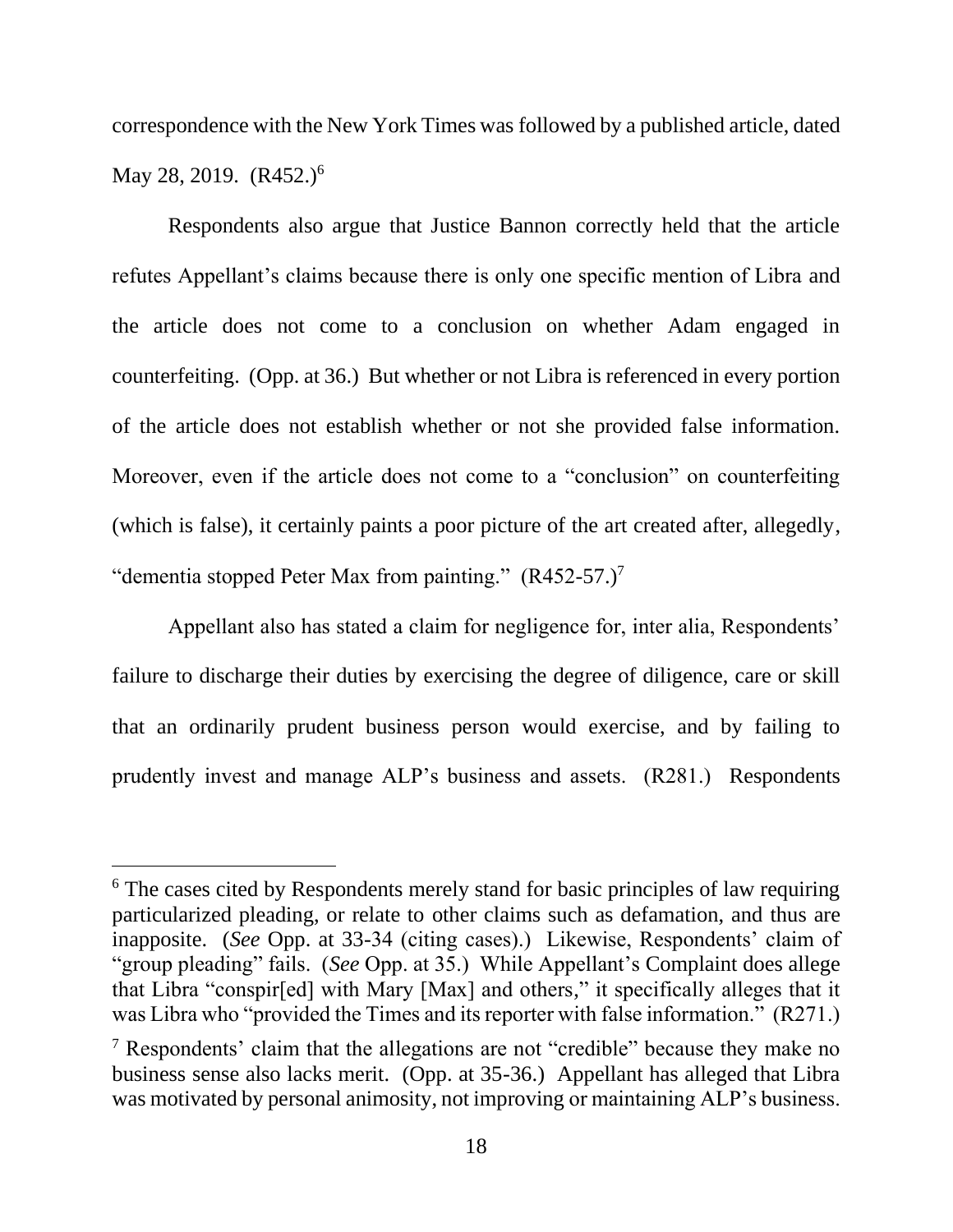<span id="page-23-0"></span>mistakenly claim that Appellant's negligence claim is duplicative. However, those claims assert distinct facts and standards of wrongdoing. (Compare R273-76 with R281-82.)

Thus, for the reasons set forth herein and in Appellant's Opening Brief, Appellant has adequately stated claims for breach of fiduciary duty and negligence.

#### <span id="page-23-1"></span>B. The Business Judgment Rule Does Not Bar Appellant's Breach of Fiduciary Duty and Negligence Claims

Respondents do not dispute that "pre-discovery dismissal of pleadings in the name of the business judgment rule is inappropriate where those pleadings suggest that the directors did not act in good faith." *Lemle v. Lemle*, 92 A.D.3d 494, 497 (1st Dep't 2012). Instead, they repeat their mantra that Appellant failed to allege that Respondents acted in bad faith. As detailed above, that argument has no merit. *See*  Point I., *supra*.

According to Respondents, Appellant merely "disagree[s] with the Board's decisions," and his "allegations that 'another course of action might have been more advantageous [are] insufficient' to rebut the business judgment rule." (Opp. at 46- 47.) But Appellant does not merely allege that Respondents breached their duties by failing to select the most profitable path for ALP. He alleges, among other things, that Respondents misappropriated funds and art from ALP for no consideration, and entirely destroyed ALP's business by leaving it with no customers at all and leaving key positions vacant so that ALP was no longer able to function. (R270-71, 274,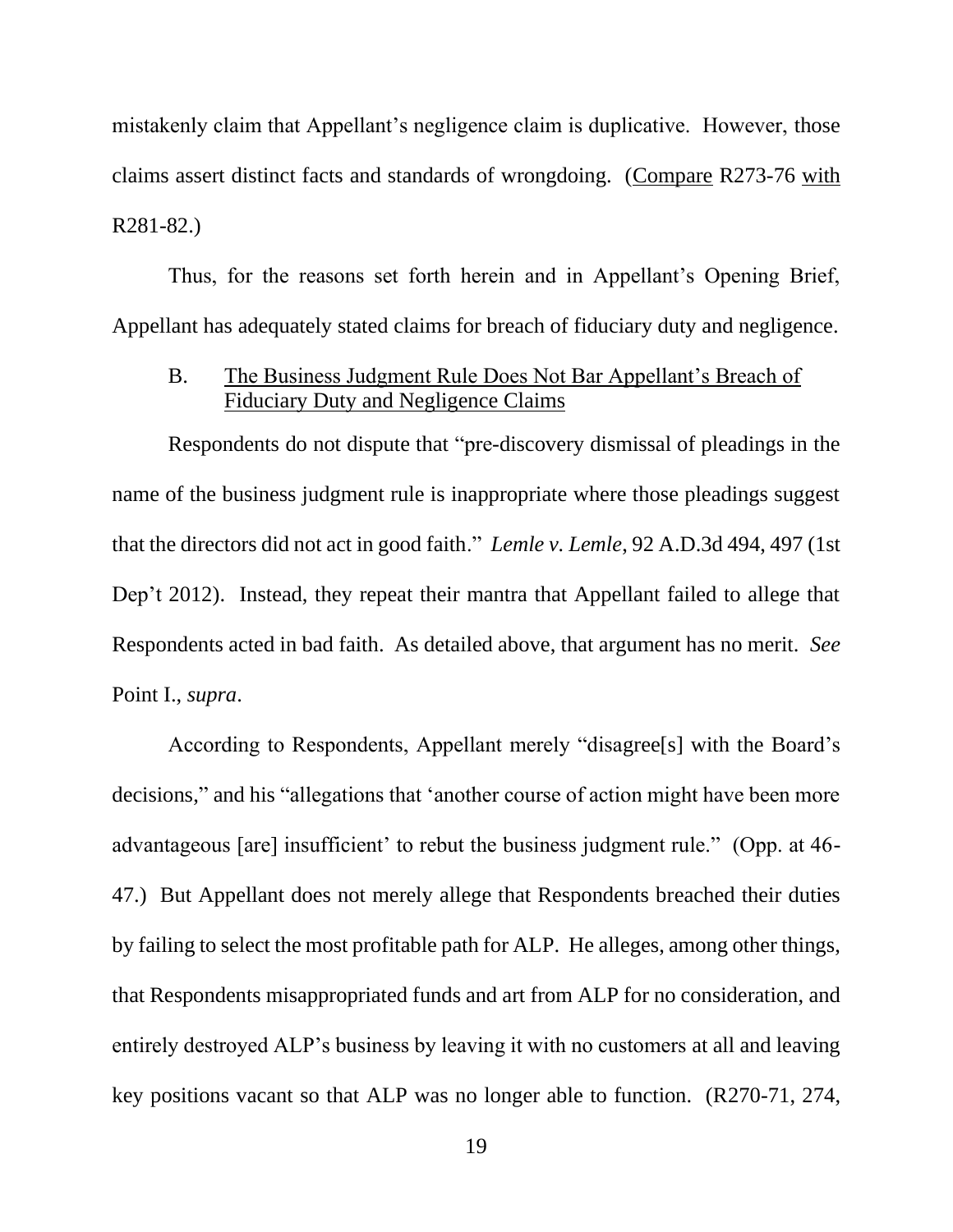<span id="page-24-0"></span>280.) Appellant's Complaint clearly alleges that those decisions (and others) "lacked a legitimate business purpose or were tainted by a conflict of interest, bad faith or fraud" so "the business judgment rule may not be invoked to insulate the directors." *Amfesco Indus., Inc. v. Greenblatt*, 172 A.D.2d 261, 264 (1st Dep't 1991).

## <span id="page-24-1"></span>C. Appellant Stated Claims for Removal of Directors and Officers, Accounting, and Attorney's Fees

Respondents' entire argument that Appellant's claims for removal of directors and officers, accounting and attorney's fees fail boils down to its assertion that Appellate has not stated a claim for breach of fiduciary duty or negligence. (Opp. at 49.) But that argument fails because Appellant has, in fact, stated such a claim. *See*  Point III.A., *supra*. Moreover, even if Appellant's breach of fiduciary duty or negligence claims were barred by ALP's Certificate of Incorporation and/or failure to allege demand futility (which they are not), that would not bar Appellant's claim for removal of directors and officers. Such a claim does not seek money damages so it is not impacted by ALP's Exculpation Clause. Moreover, it can only be brought by a stockholder, and cannot be brought by the Corporation itself, so it is not brought derivatively. *See* Points I. and II., *supra*; BCL §§ 706(d), 716(c).

## <span id="page-24-2"></span>D. Appellant Stated a Claim for the Appointment of a Receiver

Appellant has also stated a claim for appointment of a receiver under BCL §  $1202(a)(3)$ . BCL §  $1202(a)(3)$  permits the court to appoint a receiver in, inter alia,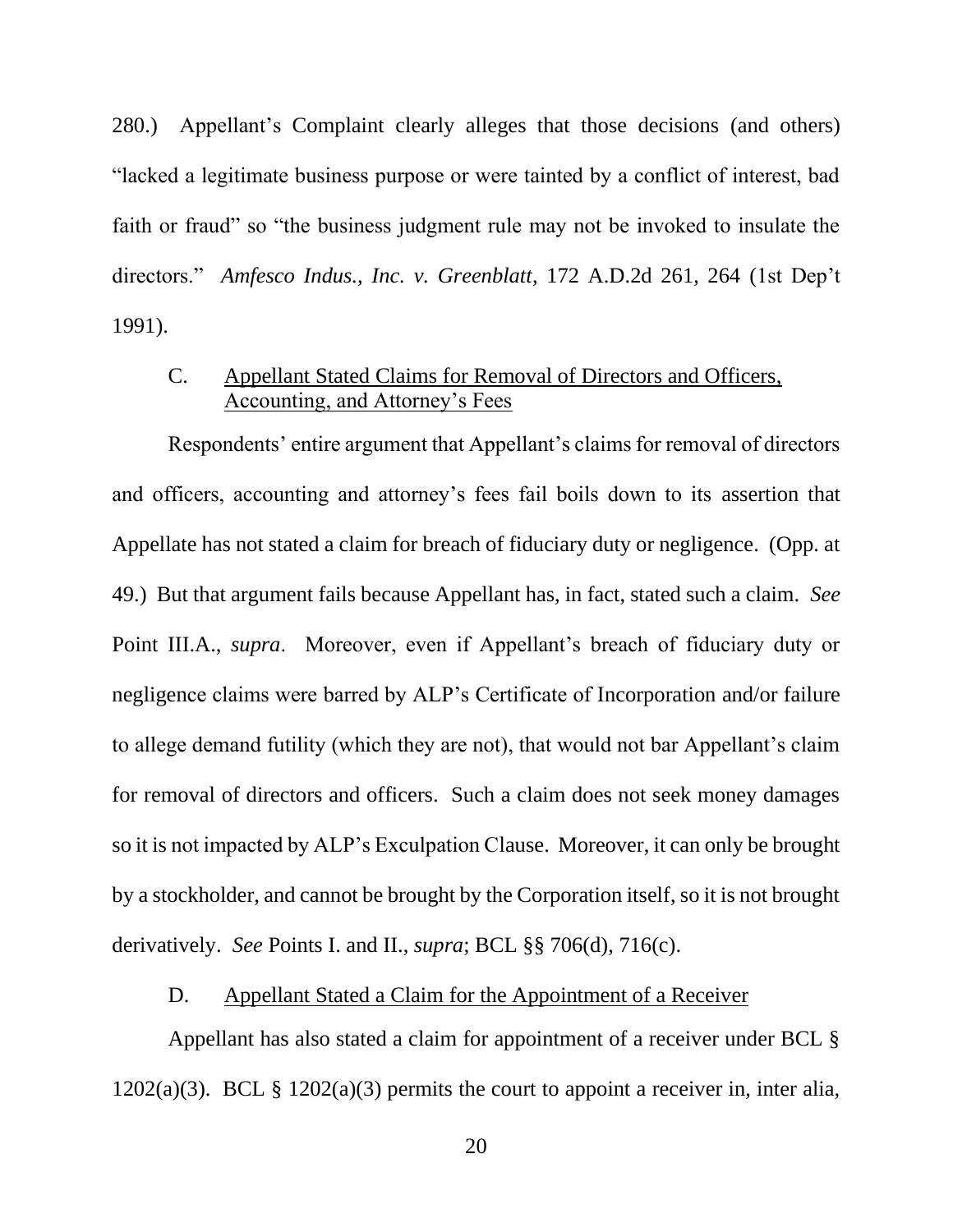<span id="page-25-0"></span>"[a]n action brought . . . by a shareholder to preserve the assets of the corporation, which has no officer within the state qualified to administer them." Respondents claim that they are "within this state." (Opp. at 53-54.) But the Complaint alleges that Respondents are not within the state because they reside in California. (R259- 60, 268.) The papers submitted in the record below further show that Libra conducts any business relating to ALP from California, and not New York. (*See, e.g.*, R316- 17.) Nor are Respondents qualified to administer the assets of ALP. (*See* R214, 229, 259-84; Points III.A. and III.C., *supra*.)

#### Conclusion

For the foregoing reasons, and those set forth in Appellant's opening Brief, Appellant respectfully submits that the IAS Court's decision granting Respondents' motion to dismiss should be reversed in its entirety, with costs awarded to Appellant.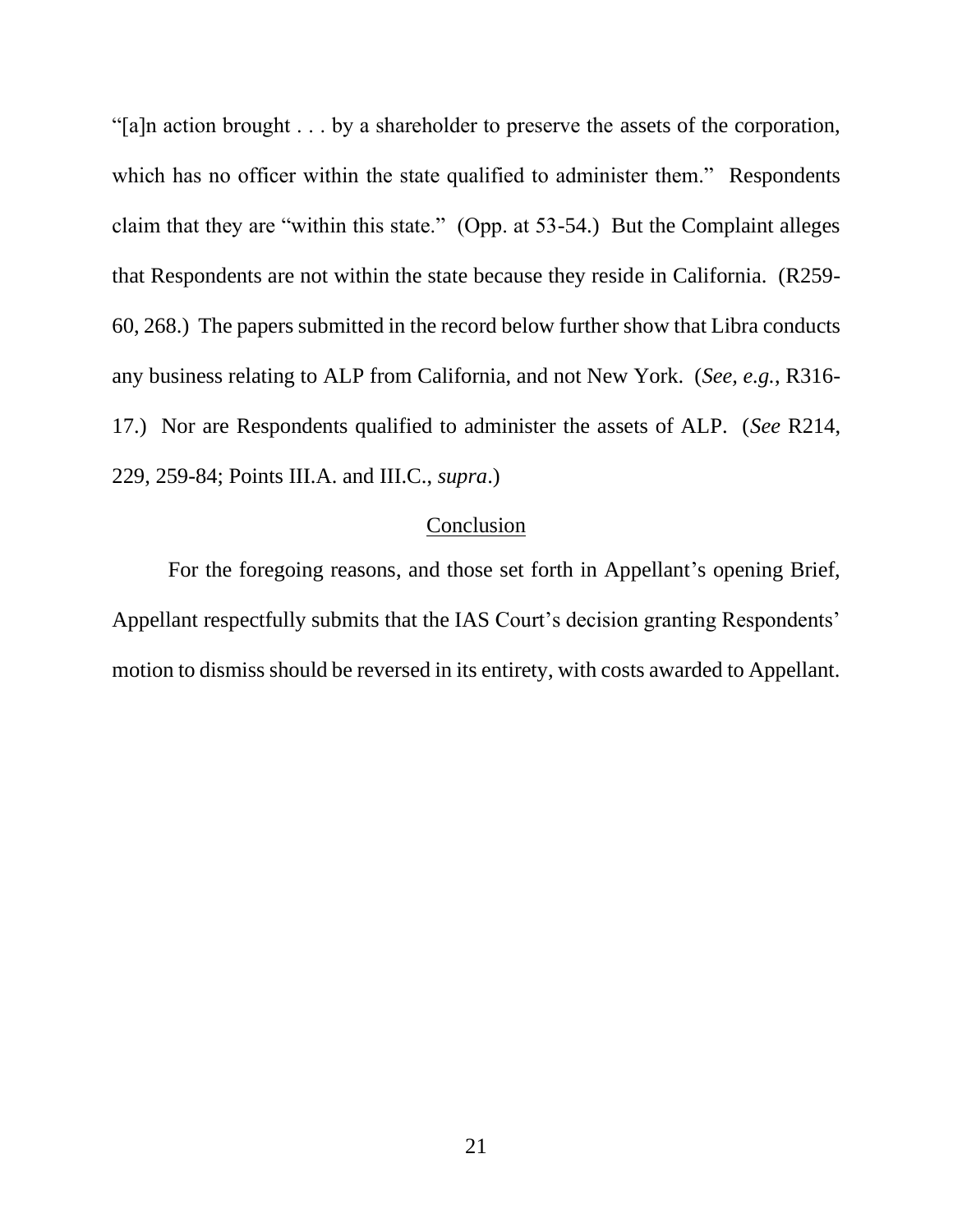Dated: New York, New York January 14, 2022

OLSHAN FROME WOLOSKY LLP

 $\sigma$ on

John G. Moon Kerrin T. Klein 1325 Avenue of the Americas New York, New York 10019 (212) 451-2300

and

By:

CAPETOLA & DIVINS, P.C. Robert P. Johnson 2 Hillside Avenue, Suite C Williston Park, New York 11596 (516) 746-2300

*Attorneys for Appellant*